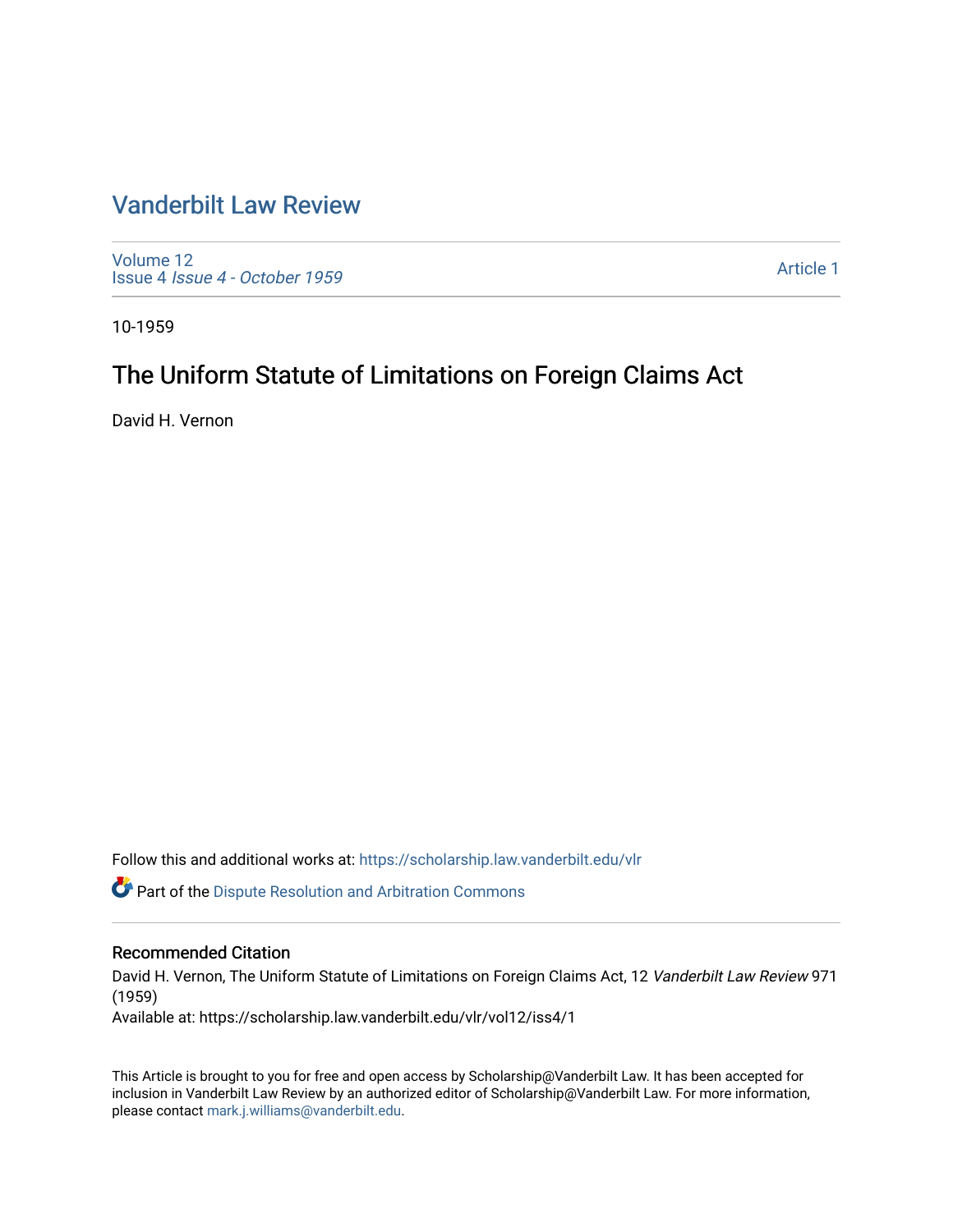# **VANDERBILT LAW REVIEW**

VOLUME 12 OCTOBER, 1959 NUMBER 4

# THE **UNIFORM STATUTE** OF **LIMITATIONS ON FOREIGN CLAIMS ACT: TOLLING** PROBLEMS\*

DAVID H. VERNON\*\*

In July, 1957, the National Conference of Commissioners on Uniform State Laws approved a *Uniform Statute of Limitations on Foreign Claims Act.1* Section 2, its only substantive provision, reads as follows:

Section 2. [Periods of Limitation on Foreign Claims.] The period of limitation applicable to a claim accruing outside of this state shall be either that prescribed by the law of the place where the claim accrued or by the law of this state, whichever first bars the claim.2

As promulgated, the Conference proposal amounts to a limited borrowing statute calling for the application of the law of the place of accrual in the single instance of the statutory period there having run. The forum's statute of limitations controls in all other situations. A compromise solution to a difficult and complicated problem is presented by the Commissioners.<sup>3</sup>

\*Portions of this article will be used in a dissertation written in partial satisfaction of the requirement for the degree of Doctor of Juridical Science at New York University School of Law.

\*\*Associate Professor of Law, University of New Mexico School of Law.

1. HANDBOOK OF THE NATIONAL CONFERENCE OF COMMISSIONERS ON UNIFORM<br>STATE LAWS 264 (1957). The act was approved by the American Bar Association on July **16, 1957.**

The other provisions of the act read as follows:

*[Be It Enacted...]*

Section 1. *[Definition.]* As used in this act, "claim" means any right of action which may be asserted in a civil action or proceeding and includes, but is not limited to, a right of action created by statute.

Section 3. *[Existing and Future Claims.]* The periods of limitation prescribed in this act apply only to a claim upon which action is com- menced more than one year after the effective date of this act.

Section 4. *[Uniformity of Interpretation.*] This act shall be construed as to effectuate its general purpose to make uniform the law of those states which enact it. states which enact it. Section 5. *[Short Title.]* This act may be cited as the Uniform Statute

of Limitations on Foreign Claims Act.

Section 6. *[Repeal.]* The following acts and parts of acts are hereby repealed one year after the effective date of this act: .... Section **7.** *[Time for Taking Effect.]* This act shall take effect **....** 3. **A** suggestion that the act include a more complete borrowing provision was rejected by the Commissioners. See Vernon, *Report on the First Tentative Draft of the Uniform Statute of Limitations on Foreign Claims Act,* **3 WAYNE** L. REV. 187, 204 (1957).

971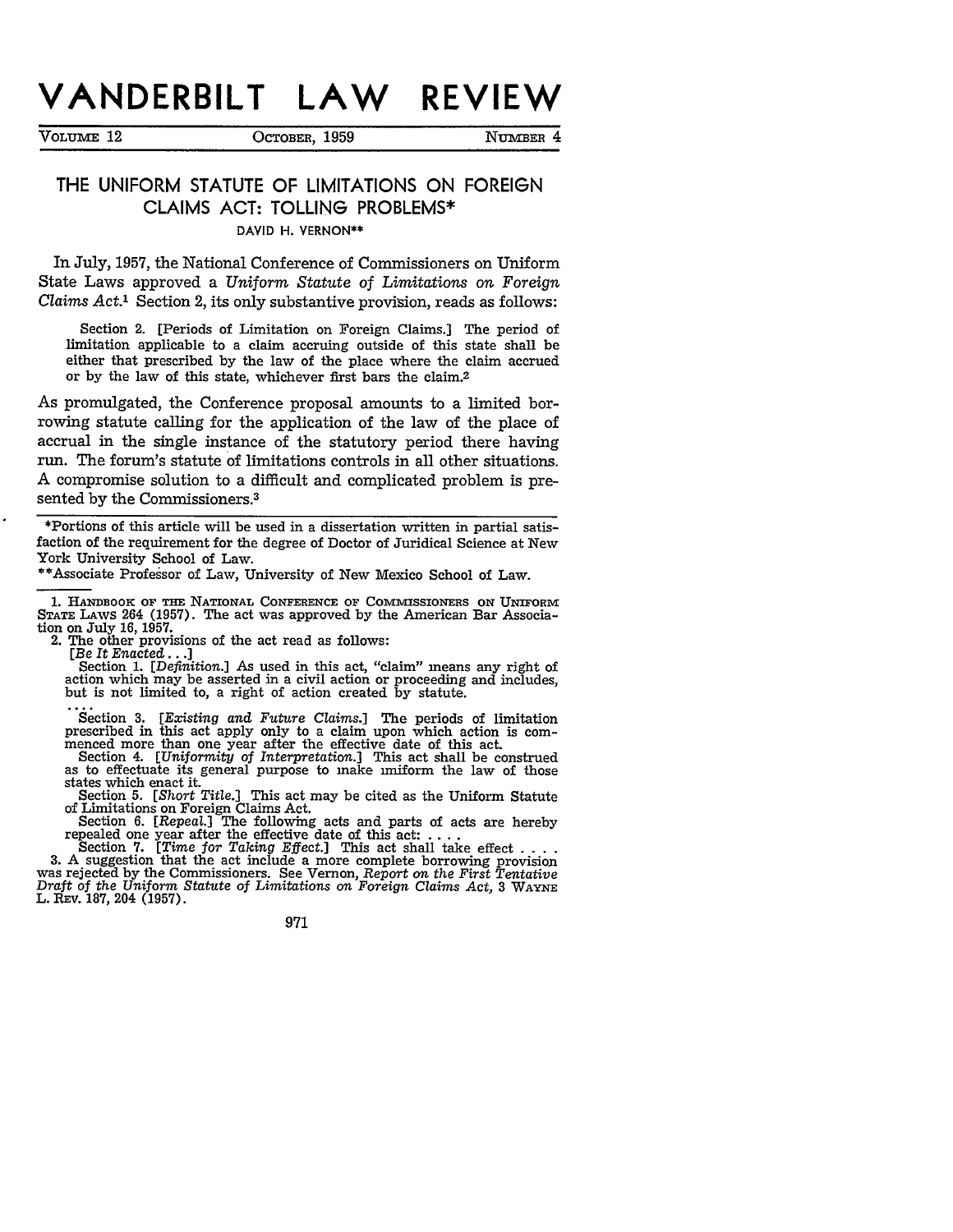In the absence of statutory change, the period of limitations normally applicable to a claim accruing beyond the forum's borders is that prescribed by that forum's internal or municipal law.4 Several states retain this common law rule,<sup>5</sup> although most have altered it by legislation.6 As the prefatory note to the Uniform Act points out, however,

4. See, e.g., Filson v. Fountain, **197 F.2d 383,** 384 **(D.C.** Cir. **1952):** "Though appellees' obligation, if any, was created in New Jersey, the District of Columbia statute governs because suit was brought in the District"; Goodwin<br>v. Townsend, 197 F.2d 970, 972 (3d Cir. 1952): "Viewing it [the foreign<br>statute of limitations] as procedural and as, therefore, not operating to extinguish the plaintiff's right, he denied the defendant's motion for a directed verdict and her subsequent motion for judgment n.o.v. In so doing he committed no error. For it is perfectly clear that the Ontario statute in question has no substantive effect but merely operates to bar suits in the courts of that province"; Universal Airline, Inc. v. Eastern Air Lines, Inc., 188 F.2d 993, 996 (D.C. Cir. 1951): "A statute of limitations affects procedure, and it is therefore the statute of the forum that controls"; Janes v. Sackman Bros. Co., **177** F.2d 928, 930 (2d Cir. 1949): "In view of the truism of the conflict of laws that the statute of limitation normally to be applied is that of the forum, it is appropriate that we first examine the law of New York on this subject"; Panhandle Eastern Pipe Line Co. v. Parish, 168 F.2d 238 (10th Cir. 1948) (Applying the bar of the Kansas statute although the claim was not barred where it arose); Dam v. General Electric Co., 144 F.Supp. **175,** 179, 180 (E.D. Wash. 1956): "It is a well-established general rule that all matters of procedure, such as the limitation of time in which an action may be brought,<br>where the limitation pertains to the remedy rather than the right, are gov-<br>erned by the law of the forum"; Mullins v. Ala. Great So. R. R., 239 608, 195 So. 866 (1940) (Barring the action on the basis of the local time period, although not barred where it arose); Pierce v. Stirling, **225** Ark. 108 279 S.W.2d 840, 842 (1955) (New Mexico contract: "[T]he Arkansas statute of limitations, the law of the forum, must and does control"); Grant v. Mc-Auliffe, 41 Cal.2d 859, 264 P.2d 944, 948 (1953) (Dealing with an Arizona<br>survival statute: "They are analogous to statutes of limitation, which are<br>procedural for conflict of laws purposes and are governed by the domestic of the forum"); Smith v. Kent Oil Co., 128 Colo. 80, 261 P.2d 149, 150 (1953): "The statute of limitations of any state is without extraterritorial effect, and limitations are governed by the law of the forum"; Knipfer v. Buhler, 227 Minn. 334, **35** N.W.2d 425, 426 (1948): "Statutes which limit the period within which actions may be commenced are generally considered procedural, and therefore the law of the forum is applied"; Smith v. Turner, 91 N.H. 198, **17** A.2d 87 (1940) (Applying the longer local period to a claim which was barred where it arose); Heisel v. York, 46 N.M. 210, 125 P.2d 717 (1942) (Applying the longer local period to a claim which was barred where it arose); Freeman v. Lawton, 353 Pa. 613, 46 A.2d 205, 206, 207 (1946):<br>"[W]hether the suit was in time is not to be determined by the law of Florida;<br>the law of the remedy must be found in this Commonwealth"; Davison v.<br>Sas where it accrued); Cate v. Perry, 11 S.W.2d 352 (Tex. Civ. App. 1928) (Ap-<br>plying local bar, although not barred where it arose).

5. The following states have no "borrowing" legislation: Connecticut, Georgia, Maryland, Michigan, New Hampshire, New Jersey, New Mexico, North Dakota, South Carolina, South Dakota and Vermont.

**6.** See **AiA. CODE** *ANN.* tit. **7,** § 37 (1940); ARIZ. **REV. STAT.** § 12-506 (A) (1956); ARK. **STAT. ANN.** § 37-231 (1947); ALAsKA **COmP.** LAWS **ANN.** § 55-2-23 (1949); **CAL. CODE** CIV. PROC. § **361** (Deering 1953); COLO. REV. **STAT. ANN.** *§* 87-1-22 (1953); **DEL. CODE** ANN. tit. **10,** § 8120 (1953); FLA. **STAT. ANN.** *§* 95.10 (1943); **IDAHO CODE ANN.** § **5-239** (1947); ILL. REV. **STAT. c.** 83, § 21 (1955); **IND. ANN. STAT.** § 2-606 (1946); IOWA **CODE** § 614.7 (1958); **KAN. GEN. STAT.** ANN. § 60-310 (1949); Ky. **REV. STAT.** § 413.320 (1955); **ME.** REV. **STAT. ANN.** c. 112, § **111** (1954); MAss. **ANN.** LAWS **c.** 260, § 9 (1956); **MINN. STAT.** § 541.14 **(1953);** Mss. **CODE ANN.** § 741 (1942); Mo. **ANN. STAT.** § 516.180 (1952); **MONT.**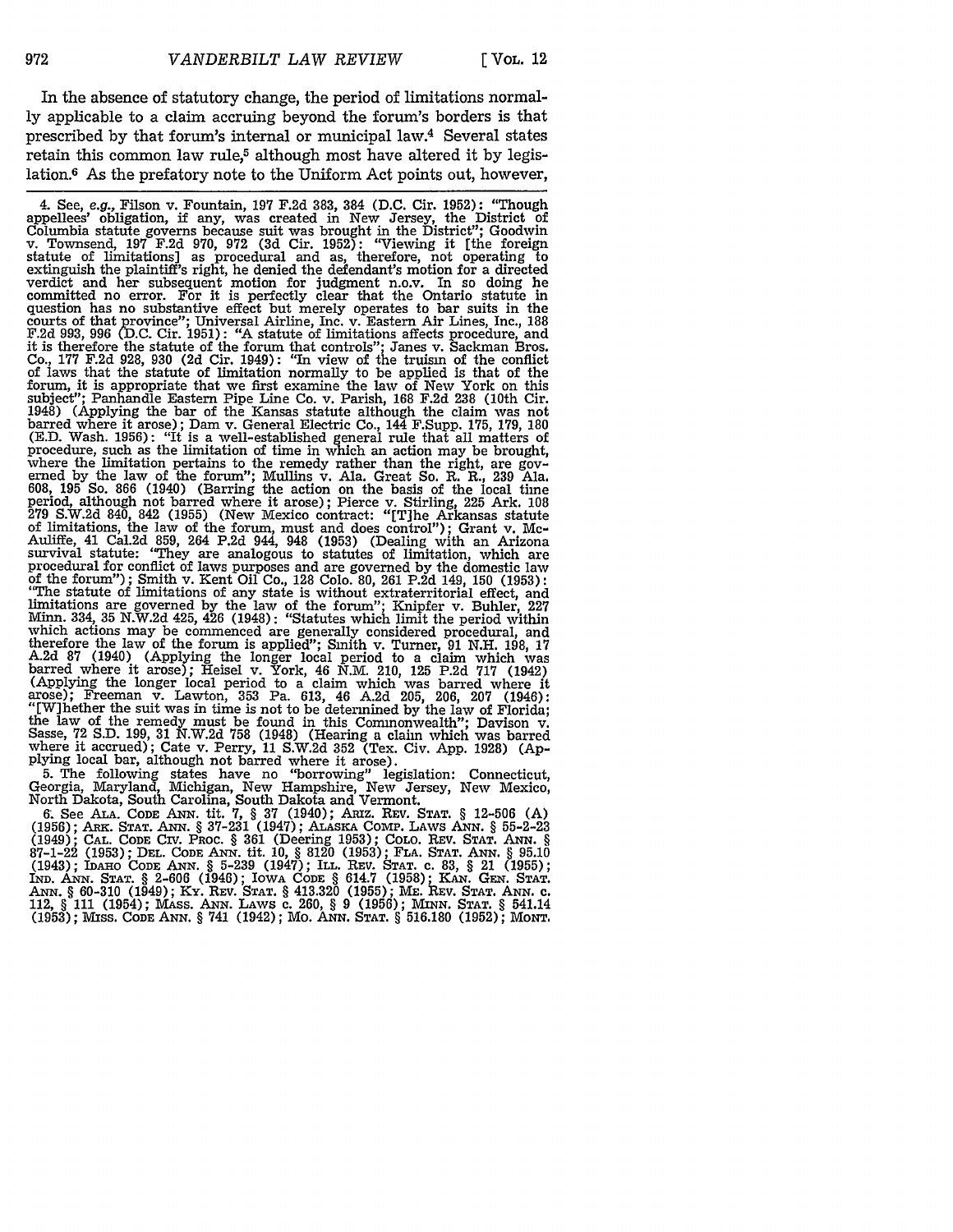#### 1959 ] *STATUTE OF LIMITATIONS ON FOREIGN CLAIMS* 973

the statutory modifications take varying forms and achieve varying results.7 The draftsmen of the Uniform Act are attempting to do away with the existing statutory variations. Further, they are trying to bring all jurisdictions into agreement-as a minimum-that when a claim is barred where it accrued, it will be everywhere barred.

Section 2 of the proposed act accomplishes the minimum objective. If an action is barred by the law of the place of accrual, under the act proposed no jurisdiction will grant relief. Preventing diverse treatment of claims not so barred, perhaps the primary objective of the act, is not achieved. To analyze the effectiveness of the Conference solution, it is necessary to examine the act in context as a part of the general legislative scheme in each of the prospective enacting states. Since the act is a borrowing statute, existing borrowing provisions will be repealed upon its adoption. The major remaining legislation in conjunction with which the act must operate is that dealing with the suspension of local statutes of limitations on claims accruing outside of the forum. The deterrent effect such tolling provisions would have on the achievement of the desired uniformity is here examined.<sup>8</sup>

#### *Historical Background*

The 1957 effort by the Conference represents its second attempt to deal with the problem area of statutes of limitation. In 1939 a more direct attack was made in the form of a *Uniform Statute of Limitations* Act.<sup>9</sup> No state adopted it.<sup>10</sup> Had it been accepted by all of the states, the internal periods of limitation in each would have been the same. If every state had a one year statutory period for the bringing of a libel action, it would, on the surface, appear that significant uniformity

7. UNIFORM **STATUTE** OF LIMITATIONS ON FOREIGN CLAIMS **ACT,** Prefatory Note 3. Proyect has classified the various borrowing provisions into sixteen different categories. See Proyect, *A Study of the Uniform Statute and the Present State* of the *Law Limiting Claims Arising in Foreign States,* 4 WAYNE L. REV. 123 (1958).

8. The problems raised by the suspension legislation currently in force were discussed by the author in an earlier article. See Vernon, *The Uniform Statute of Limitations* on *Foreign Claims Act: A* Discussion of *Section Two,* Statute of Limitations on Foreign Claims Act: A Discussion of Section Two, 4 Sr. Louis U.L.J. 442 (1957). No effort was made in the earlier article, however, to analyze the problem on the basis of specific provisions of the

9. HANDBOOK OF THE NATIONAL CONFERENCE OF COMMISSIONERS ON UNIFORM **STATE LAWS 289 (1939).**

10. HANDBOOK OF THE NATIONAL CONFERENCE OF COMMISSIONERS ON UNIFORM **STATE LAWs Table III,** 340 (1958).

REV. CODES ANN. § 93-2717 (1947); NEB. REV. STAT. § 25-215 (1943, reissue 1956); NEV. REV. STATS. § 11.020 (1957); N. Y. CIV. PRAC. ACT § 13; N. C. GEN. STAT. ANN. § 1-21 (Supp. 1955); OHIO REV. CODE ANN. § 2305.20 (1953); (1955); TEx. CIV. **STAT.** ANN. art. 5537 (1941); **UTAH CODE ANN.** § **78-12-45 (1953);** VA. **CODE ANN.** § **8-23 (1950);** WASH. **REV. CODE** § 4.16.290 (1951); W. VA. CODE ANN. § 5409 (1955); WIS. STAT. § 330.205 (1957); WYO. COMP. STAT. **ANN.** § **3-520** (1945).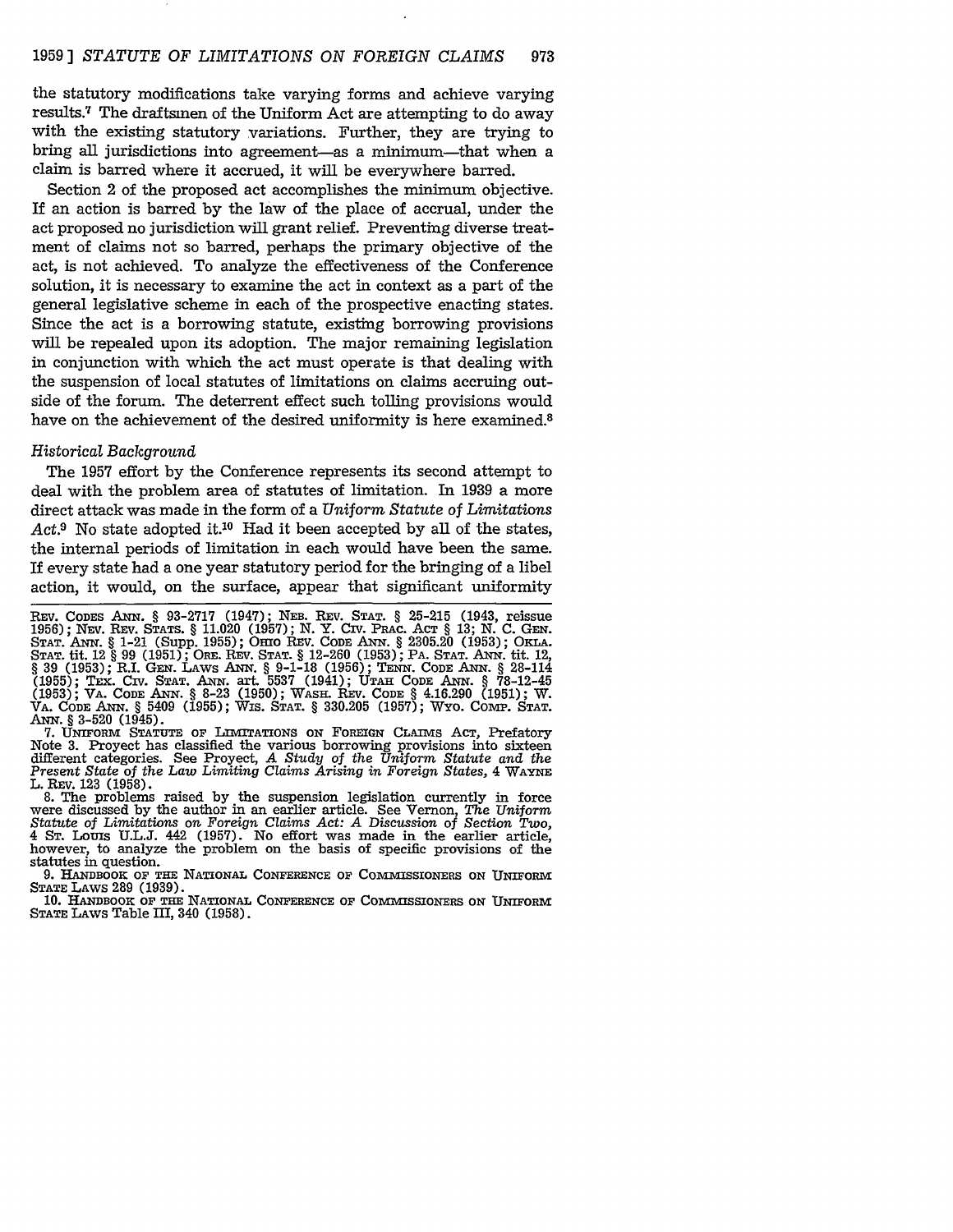**[** VOL. 12

would result. And in a limited sense, it would. As tested against the concept of uniformity in the conflict of laws, however, the uniformity achieved by the adoption of identical internal time periods is spurious at best. In conflicts, uniformity contemplates a system in which the choice of forum will not affect the result reached in any single case. A claim based on events occurring in State *A* should, under a proper conflict of laws system, be dealt with in an identical manner irrespective of the forum. In this context, the **1939** act left much to be desired. Assume that States *A* and *B* have adopted the 1939 act, giving both states a one year statutory bar on the bringing of a libel action. A libel occurs in State *A* and involves residents thereof; the claim is asserted in the courts of State *B* eighteen months after accrual. Under the act such a claim would be barred if brought in State *A.* Conflicts uniformity would require that State *B* refuse to act as forum. The facts that State *B* has a one year statutory period on libel actions and that the claim is asserted eighteen months after accrual do not necessarily mean that the courts of *B* will refuse to grant relief. If the defendant entered State *B* fifteen months after the claim accrued, and if the commencement of the running of  $B$ 's one year statute is delayed until such entry, as would be the case in most American jurisdictions, the claim would be heard in *B* although barred in *A."*

Not only did the 1939 Act fail to take the "commencement problem" into account, it specifically disavowed any intention to modify local practices in the area.12 In a caveat, the Commissioners state that "it is deemed impractical to attempt to unify the various provisions of the several States relative to the events operating to suspend, toll, interrupt or extend the running of the limitation periods."13 The prefatory note to the 1957 proposal takes the same approach and disclaims any intention "to define the events or conditions which may operate to suspend, toll, interrupt, or extend the applicable periods of limitation."<sup>14</sup> It is the thesis of this article that the failure to establish a uniform tolling provision as to claims accruing outside of the enacting states constitutes a serious omission by the Conference. Not only does it seem practical to unify the tolling or suspension provisions of the various states as they deal with foreign claims, but further, it seems essential that such unification occur if a reasonable modicum of conflicts uniformity is to be achieved by the legislation.

**13.** Note **9** supra.

<sup>11.</sup> *E.g., In* re Goldsworthy's Estate, **45** N.M. 406, **115** P.2d 627 (1941).

<sup>12.</sup> UNIFORM STATUTE OF LIMITATIONS ACT § 5: "The events or conditions which may operate to suspend, toll, interrupt or extend the running of the periods prescribed are not affected **by** this act."

<sup>14.</sup> UNIFORM STATUTE OF LIMITATIONS ON FOREIGN CLAIMS Act, Prefatory Note 3.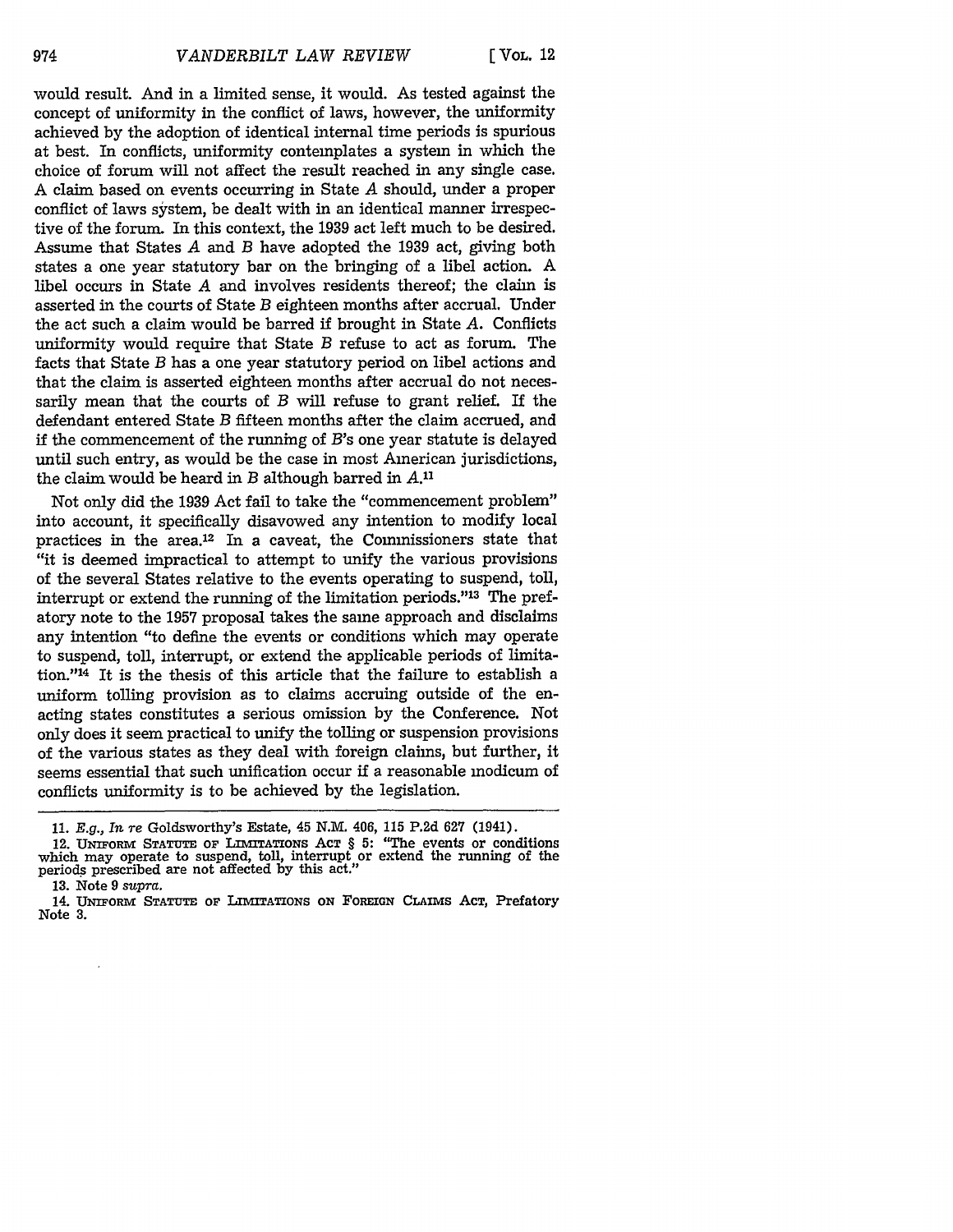#### *'Tolling Local Periods* of *Limitation on Foreign Claims*

The suspension statutes of the various states are not designed to deal with claims accruing beyond their borders. These statutes seem to focus on whether the party to be charged is present or absent rather than on whether the accrual of the claim is foreign or domestic. Although not particularly designed to do the job, the provisions have been "made to do." Mississippi and Pennsylvania are the only states dealing with the question of the suspension of the local time period solely on the basis of the place of the accrual of the claim.15 They limit the operation of their tolling provisions to claims which accrue locally. All of the other legislation in the field speaks in terms of the presence or absence of the parties, their residence or nonresidence, or their coming into or returning to the jurisdiction. The following general patterns are found in the *statutory* language used:

*Group* I.-If a party is absent from the state at the time a claim accrues against him, the local time period is suspended until such time as the party *returns* to the state. The following are included in group **1: 16**

| Alaska     | Minnesota      | Rhode Island   |
|------------|----------------|----------------|
| Arizona    | Montana        | South Carolina |
| California | Nevada         | South Dakota   |
| Florida    | North Carolina | Texas          |
| Georgia    | North Dakota   | Utah           |
| Idaho      | Oregon         |                |

*Group II.*—If a party is absent from the state at the time a claim accrues against him, the local time period is suspended until such

(1956); CAL. CODE CIV. PROC. § 351 (1953); FLA. STAT. ANN. § 95.07 (1943);<br>GA. CODE ANN. § 3-805 (1936); IDAHO CODE ANN. § 5-229 (1947); MINN. STAT.<br>§ 541.13 (1953); MONT. REV. CODES ANN. § 93-2702 (1947); NEV. REV. STATS. **§ 11.300; N.C. GEN. STAT. §** 1-21 (Supp. **1955); N.D.** REV. **CODE § 28-0132** (1943); ORE. REV. **STAT.** § 12.150 **(1953);** R.I. **GEN.** LAWS A.N. § 9-1-18 **(1956); S.C.** CODE § 10-103 (1952); S.D. CODE § 33.0203 (1939); TEX. CTV. STAT. ANN. art.<br>5537 (1941); UTAH CODE ANN. § 78-12-35 (1953). The California language is, perhaps, typical of the entire group. "If, when the cause of action ac against a person, he is out of the state, the action may be commenced within the term herein limited after his return to the state, and if, after the cause of action accrues, he departs from the state, the time of his absence is not part of the time limited for the commencement of the action."

<sup>15.</sup> **MIss.** CODE *ANN.* § 740 (1942): "If, after any cause of action have accrued *in this state,* the person against whom it has accrued be absent from and reside out of the state, the time of his absence shall not be taken as any part of the time limited for the commencement of the action, after his return"; PA. of the time limited for the commencement of the action, after his return";  $PA$ .<br>STAT. ANN. tit. 12, § 40 (1953): "In all civil suits and actions in which the cause of action shall have *arisen within this state* the defendant or defendants in such suit or action who shall have become non-resident of the state after said cause of action shall have arisen, shall not have the benefit of any statute of this state for the limitations of actions during the period of such residency without the state." (Emphasis supplied.) 16. **ALASKA** CoMP. LAws **ANN.** § 55-2-14 (1949); ARIz. REV. **STAT.** § 12-501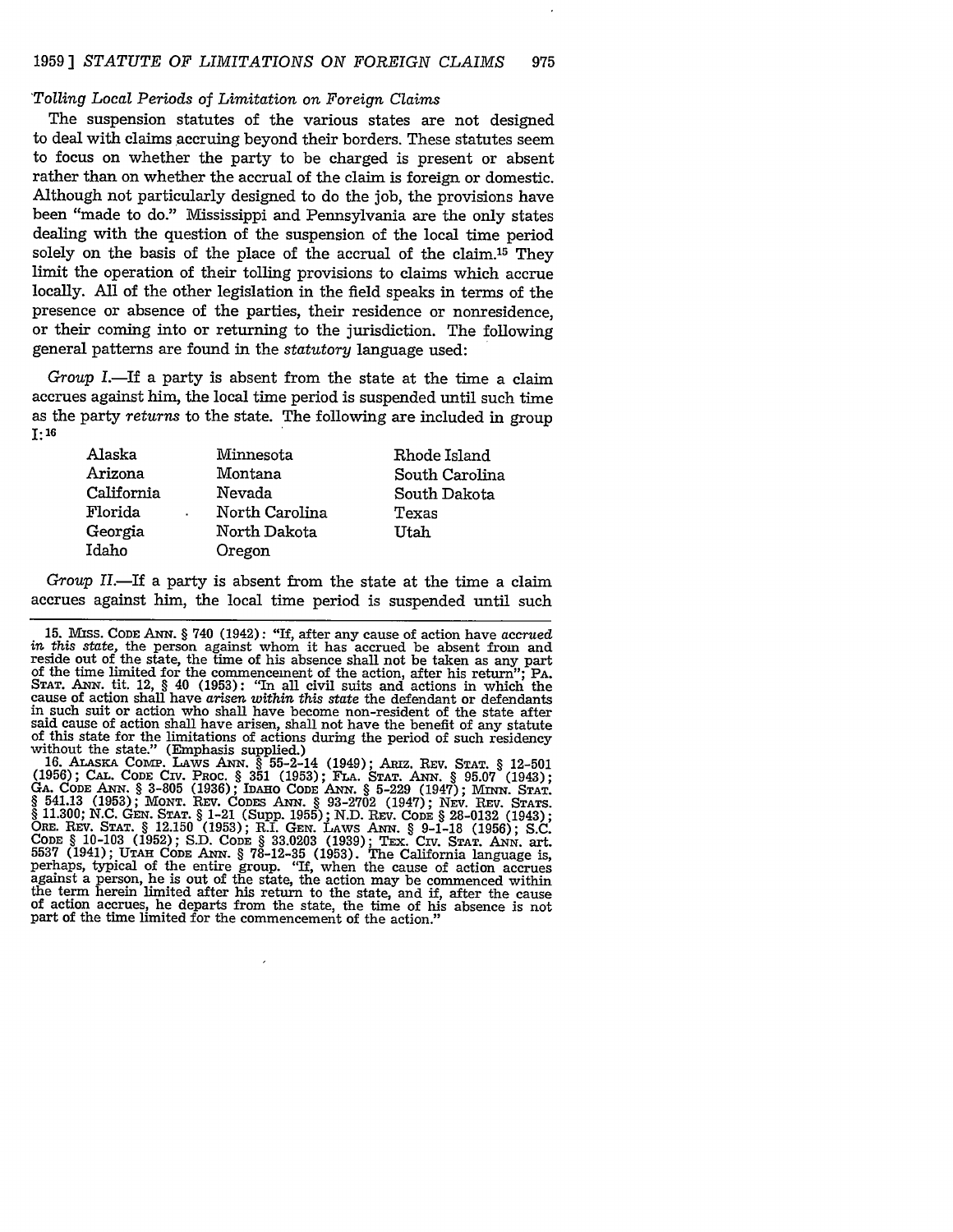time as the party *comes into* or returns to the state. The following comprise group II: **<sup>17</sup>**

| Alabama     | Maryland   | Ohio       |
|-------------|------------|------------|
| Colorado    | Michigan   | Oklahoma   |
| Connecticut | Nebraska   | Tennessee  |
| Delaware    | New Mexico | Washington |
| Kansas      | New York   | Wyoming    |
| Maine       |            |            |

*Group* III.-The time during which a person is a *nonresident* of the state is not included in computing the running of any period of limitation. The following states are included: **<sup>18</sup>**

| Indiana       | New Hampshire |
|---------------|---------------|
| Iowa          | New Jersey    |
| Massachusetts |               |

*Group IV.*—The local time period is suspended only when a claim accrues against a *resident* of the state who is out of state at the time the claim accrues. Included in group IV are Kentucky and Missouri.19

*Group V.*—The local time period is suspended only as to claims which accrue locally. Mississippi and Pennsylvania are included.<sup>20</sup>

*Group VI*.—The local time period is tolled as provided in group II, above, but the provision is inapplicable if neither party resides in

**18. IND. ANN. STAT.** § **2-606** (1946); IowA **CODE** § 614.6 **(1958);** MAss. **ANN.** LAWS c. 260, § 9 (1956); N.H. REV. STAT. ANN. § 508.9 (1955); N.J. REV. STAT. § 2A:14-5 (1951). The following language from the Iowa provision is representative of the group: "The time during which a defendant is a non-re limitations above described."

**19.** Ky. REV. **STAT.** § 413.190 **(1) (1953);** Mo. **ANN. STAT.** § **516.200 (1952).** ... accrues against a resident of this state, he is absent from it, the period limited for the commencement of the action against him shall be computed from the time of his return to this state...." The Missouri provision

20. Note 15 *supra.*

**<sup>17.</sup> ALA. CODE ANN.** tit. **7,** § 34 (1940); **COLO.** REV. **STAT. ANN.** § 87-1-30 (1953); CONN. GEN. STAT. § 3330 (1949); DEL. CODE ANN. tit. 10, § 8116 (1953); CANN. GEN. STAT. § 3330 (1949); DEL. CODE ANN. tit. 10, § 8116 (1953) **MD.** ANN. CODE art. **57,** § **5 (1957);** MCH. **STAT. ANN.** § **27.609 (1938);** NEB. REV. **STAT.** § 25-214 (1943, reissue **1956); N.M. STAT. ANN.** § **23-1-9 (1953);** N.Y. Civ. PRic. **ACT** § **19; OHIo** REV. **CODE ANN.** § **2305.15 (1953);** OKLA. **STAT.** § **12-98 (1951); TENN. CODE** ANN. § **28-112 (1955);** WASH. REV. **CODE** § 4.16.180 **(1951);** Wyo. CoVnP. **STAT. ANN.** *§* **3-519** (1945). The language of the group II statutes is not as consistent as that used in group I. Some of the provisions refer to a simple "coming into" and others of a "returning or coming into." The Alabama provision speaks in terms of not counting the time of absence from the state and Maryland permits suit after presence in the state.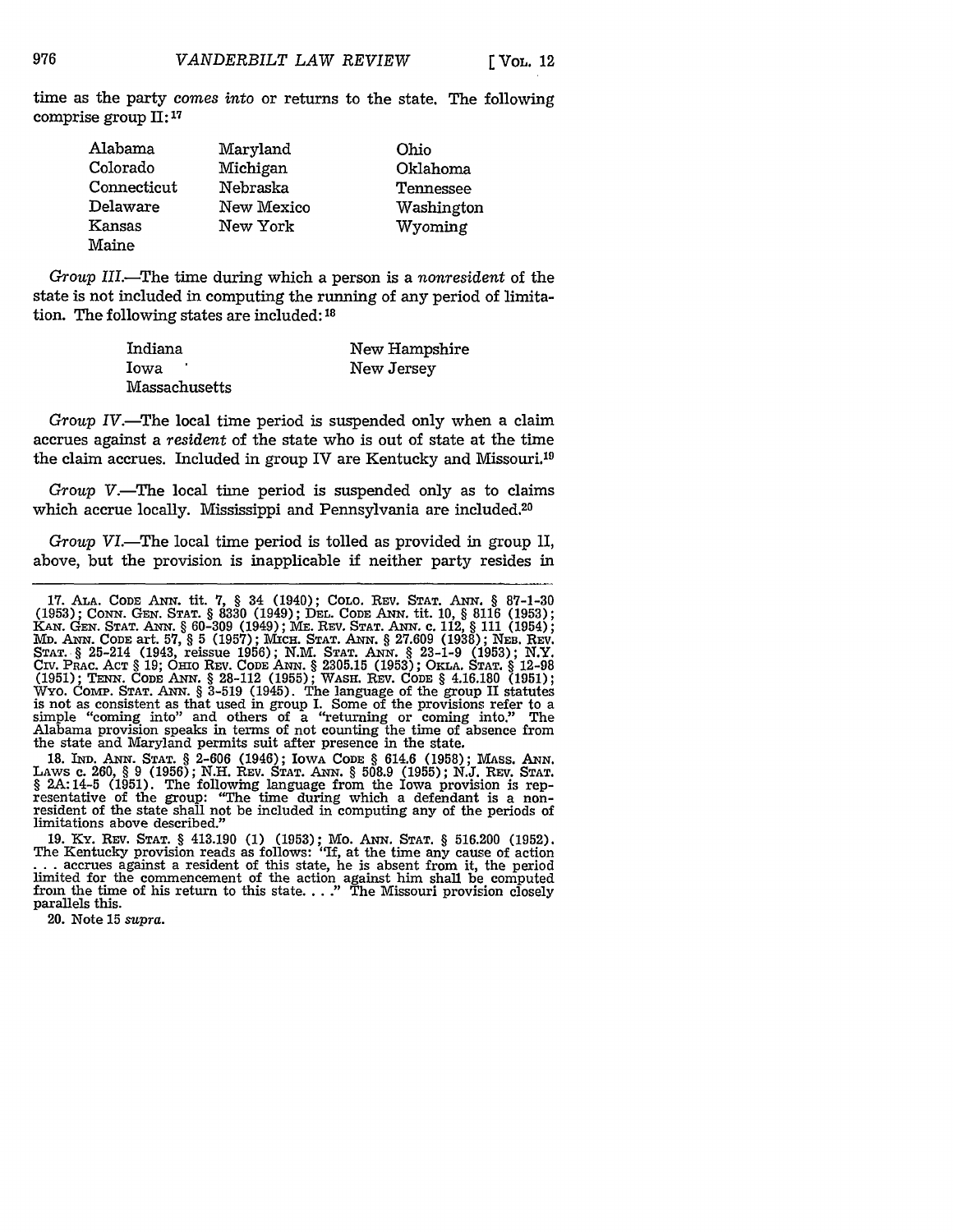the forum at the time the claim accrues. Included are Illinois and Wisconsin.<sup>21</sup>

*Group VII.-The* local time period is tolled as provided in group II, above, but the provision is inapplicable when both parties reside in the place of the accrual at the time it arises. Vermont is the only state with such a provision.<sup>22</sup>

*Group VIII.-The* local time period is suspended as to persons who "had before resided" in the state, and who, by departing, prevent service of process. Virginia and West Virginia comprise the group.<sup>23</sup>

#### *Group I: "Returning" Construed to Mean "Entering for the First Time."*

Seventeen states have existing statutory provisions to the effect that absence from the jurisdiction tolls the running of the statute until such time as he returns to the state. No reference is made to the place of accrual. The group I statutes merely provide that if a party is out of state at the time a claim accrues against him, the period of limitations does not commence to run until he returns to the jurisdiction. In discussing the language of the provision, the North Carolina Court said that a "casual examination of [the language] **. . .** might lead to the conclusion that the debtor must have been a resident of this State or temporarily residing therein at the time the obligation was created **...** since we usually do not speak of returning to a place

22. VT. **STATS.** tit. 9, C. 81, § 1702 (1947). The following proviso appears at the end of the process of the provision accruing in another state or government, when the parties thereto at the time of the accruing of such cause of action are residents of such other state or government?'

23. VA. CODE ANN. § 8-33 (1950); W. VA. CODE ANN. § 5409 (1955). The provisions closely parallel each other. Virginia provides: "When any such right as is mentioned in this chapter shall accrue against a person who had before resided in this State, if such person shall, by departing without the same **...** obstruct the prosecution of such right, the time that such obstruction may have continued shall not be computed as any part of the time within which such right might or ought to have been prosecuted.

Louisiana and Arkansas have statutory provisions which so depart from the norm that they have not been classified and are not here discussed. See **ARK. STAT. ANN. §** 37-231 (1947); **LA.** REV. **STAT** § 9:5802 (1950). The Arkansas provision deals with debtors who "fraudulently abscond" from another state. Louisiana suspends its time period against former residents who are fugitives from justice.

<sup>21.</sup> ILL. REV. **STAT.** c. 83, § 19 **(1955);** Wis. **STAT.** § **330.30 (1957).** The pertinent anguage of the provisions are quite similar. The Illinois statute reads as<br>follows: "If, when the cause of action accrues against a person, he is out of the state, the action may be commenced within the times herein limited, after his coming into or return to the state; and if, after the cause of action accrues, he departs from and resides out of the state, the time of his absence is no part of the time limited for the commencement of the action. *But the foregoing provisions* of *this* section *shall not apply to any case, when, at the time the cause* of *action* accrued *or shall* accrue, *neither the party against nor in favor of whom the same* accrued or *shall accrue, were or are residents of this state:"* (Emphasis supplied.)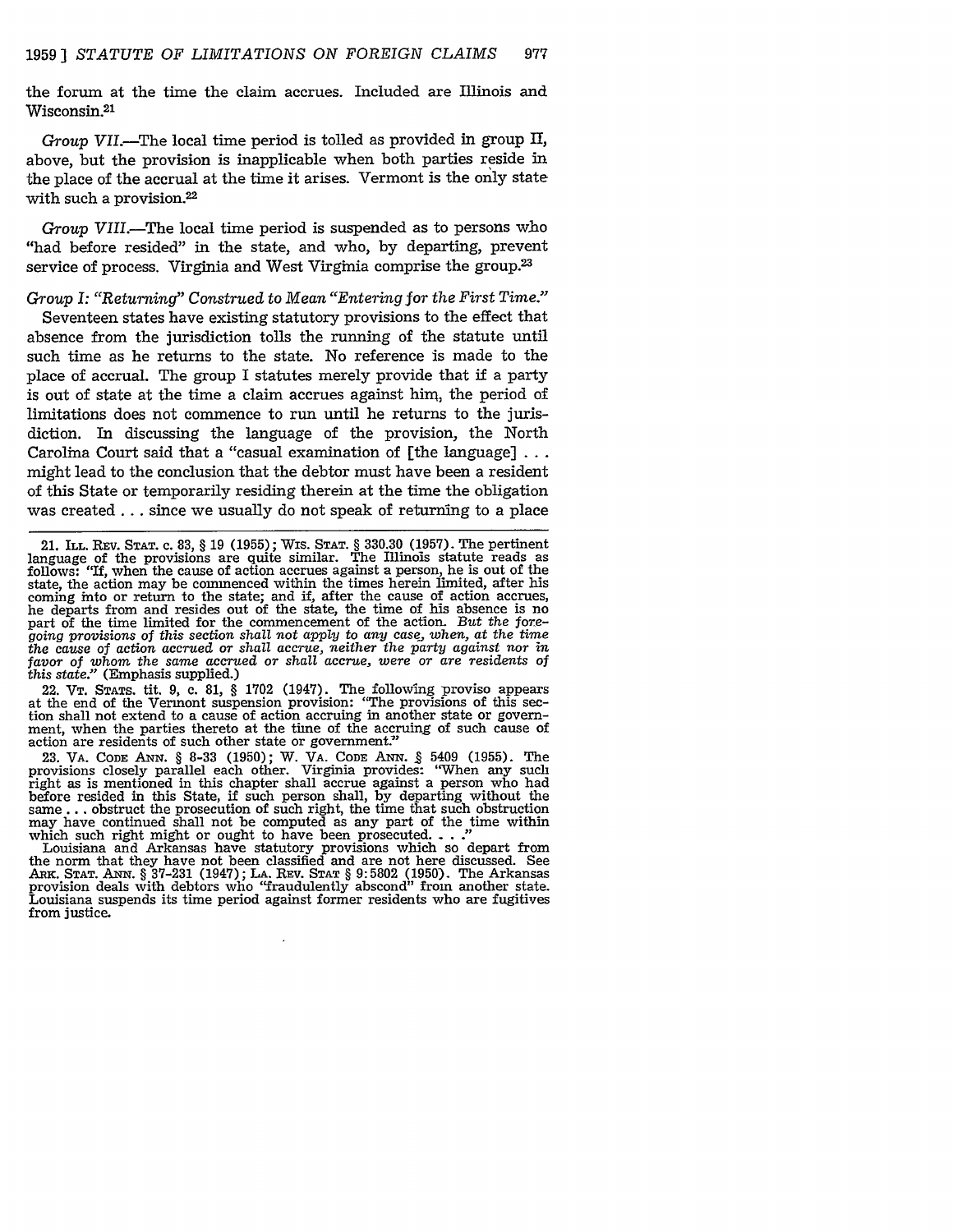we have never been."<sup>24</sup> Despite the obvious "coming back" connotation of the word "return," only three of the jurisdictions in group I, Geor $gja<sub>1</sub><sup>25</sup> Minnesota<sup>26</sup> and Texas<sup>27</sup> so limit it. Other states in constructing$ the provision have held that the words "return to" were words of art and that, in the context of their use, embraced an initial entry as well as a coming back.<sup>28</sup> Thus, the South Dakota Court says: "[W]hile, strictly speaking, this debtor has never returned, his case is clearly within the spirit of the **...** statute, which did not commence to run in his favor until he came within the jurisdiction of our courts.<sup>"29</sup> And the Rhode Island Court explains: "In order to ... give effect to the evident intent of the statute, the word return is construed to mean a coming within the State and within reach of the process of the Court... ."<sup>30</sup> Under the majority reading, and in the absence of a borrowing act,31 a claim may accrue in State *A* between two residents thereof and be barred there; but, upon the debtor's entry into State *B*

24. Merchants & Planters Nat'l Bank v. Appleyard, 238 N.C. 145, 77 S.E.2d 783, 787 (1953).

25. Miller v. Rackley, 199 Ga. 370, 34 S.E.2d 438 (1945). This case involved a claim which accrued locally. "The basis for the saving provision is, of course, inability to bring suit in this State because of the temporary absence of the debtor. To come within the words of the statute, the defendant must have been a citizen of this State at the time of the accrual of the debt and subsequently have removed from the State." 34 S.E.2d at 442.

26. Powers Mercantile Co. v. Blethen, 91 Minn. 339, 97 N.W. 1056 (1904) (Limiting the suspension provision to claims accruing locally).

27. U.S. Royalty Ass'n v. Stiles, 131 S.W.2d 1060, 1064 (Tex. Civ. App. 1939): "The courts in an unbroken line of decisions hold that this statute [suspension] has no application to persons who were non-residents of the State of Texas at the time the cause of action accrued. Simonds v. Stanolind Oil & Gas Co. et al., Tex. Sup., 114 S.W.2d 226, and authorities cited."

28. **E.g.,** Alaska Credit Bureau v. Fenner, 12 Alaska 158, 80 F.Supp. 7 (D. Alaska 1948) (claim accruing in State of Washington against a Washington defendant); Western Coal & Mining Co. v. Hilvert, 63 Ariz. 171, 160 P.2d 331 (1945) (claims accruing outside of Arizona); Cvecich v. Giardino, 37 Cal. App. 2d 394, 99 P.2d 573 (1940) (foreign claim involving nonresident parties); Seaver v. Stratton, 133 Fla. 183, 183 So. 335 (1938) (claim accruing in Florida against a nonresident defendant who entered the State three years after the claim accrued); West v. Theis, 15 Idaho 167, 96 Pac. 932 (1908) (claim accrued in Kansas and involved parties who at the time of accrual resided in Kansas); Merchants & Planters Nat'l Bank v. Appleyard, 238 N.C. 145, 77 S.E.2d 783 (1953) (claim arose outside of North Carolina and involved non-<br>residents thereof); Jamieson v. Potts, 55 Ore. 292, 105 Pac. 93 (1909) (claim<br>accrued in Oregon against an absent defendant); Croker v. Arey, 3 R.I (1855) (Massachusetts note and parties); Francis v. Mauldin, 215 S.C. 374, 55 S.E.2d **337** (1949); Burrows v. French, 34 S.C. 165, 13 S.E. **355** (1891) (New Hampshire note and parties); McConnell v. Spicker, 15 S.D. 98, 87 N.W. 574 (1901) (Minnesota note and party to be charged absent from South Dakota at the time of making and of accrual); Burnes v. Crane, 1 Utah 179 (1875) (Kansas replevin bond and defendants nonresidents of Utah until after accrual).

29. McConnell v. Spicker, 15 S.D. 98, 101, 87 N.W. 574 (1901).

30. Croker v. Arey, **3** R.I. 178, 180-81 (1855).

31. Georgia, North Dakota, South Carolina and South Dakota are the only jurisdictions among the group I states without some form of borrowing legislation. Of these, North Dakota appears to be the only uncommitted state.

 $-978$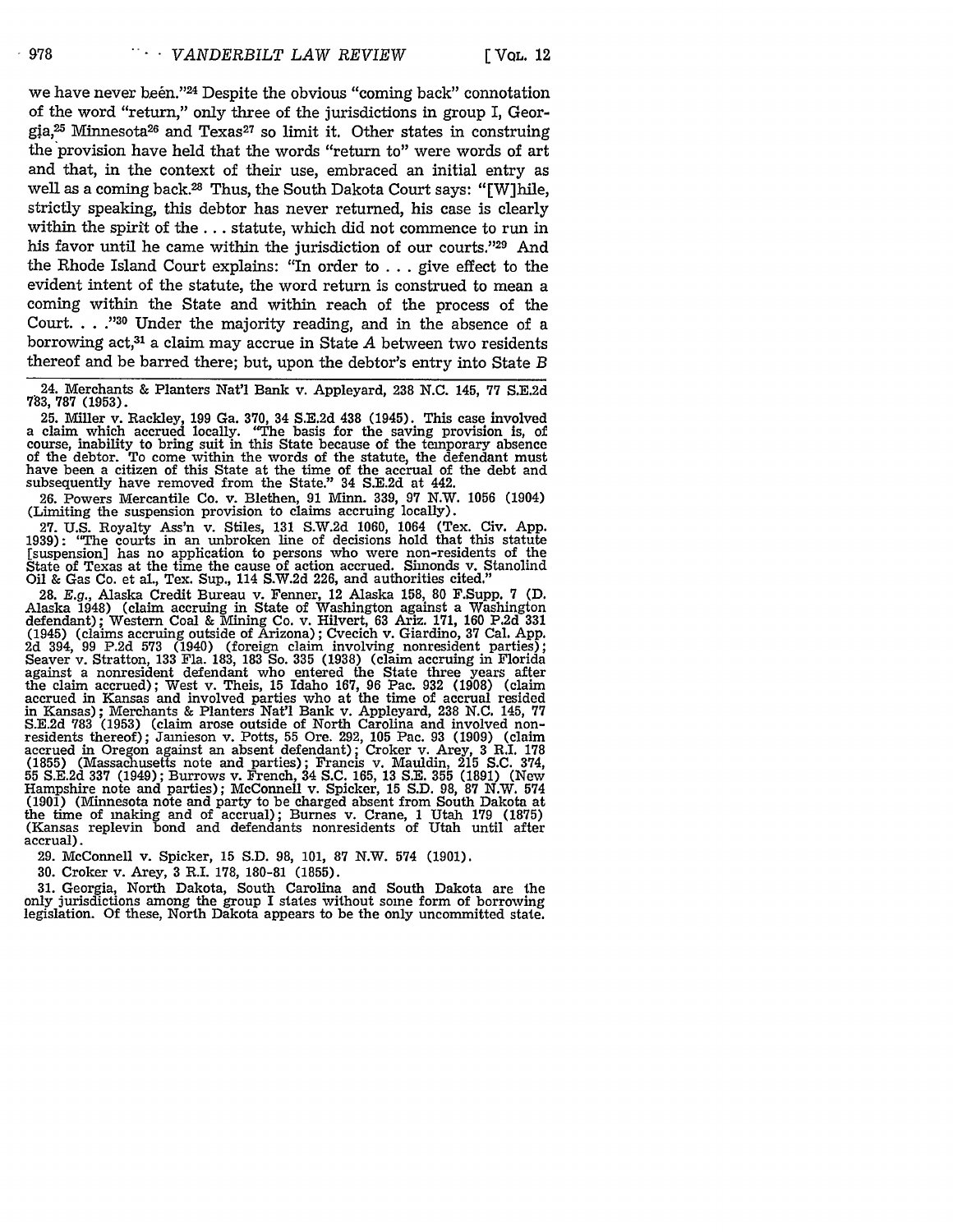several years later, the suit may be successfully prosecuted, State *B.'s* time period being suspended or tolled until such entry.<sup>32</sup>

In rationalizing the artificial reading of the statutory language, several justifications have been articulated. (1) It is often stated that the group I legislation was patterned after 4 & 5 Stat. of Anne c. **16,** § 19 (1705)33 which was consistently construed by the English courts as suspending the period of limitations on claims accruing "beyond the seas" between nonresidents until the defendant arrived in England.<sup>34</sup> (2) American case law is said to support the artificial reading "overwhelmingly."<sup>35</sup> (3) Limiting the language to a "coming back" has been deemed to be "strained," $36$  "narrow," $37$  "confusing," $38$  "unfair," $39$  and "discriminatory." $40$  A judge, in dissenting from the majority view, has commented that "there has been more unsound, superficial; and illogical writing by the courts in construing [these provisions]  $\ldots$  than on any other subject it has been my privilege to investigate."41 The author is in full'agreement with this statement.

32. See, e.g., Hatch v. Spofford, 24 Conn. 432 (1856); Mason v. Baltimore<br>& O. R. Co., 81 Md. 446, 32 Atl. 311 (Md. App. 1895); Belden v. Blackman, 118 Mich. 448, 76 N.W. 979 (1898); *In re* Goldsworthy's Estate, 45 N.M. 406<br>115 P.2d 627 (1941); Burrows v. French, 34 S.C. 165,- 13 S.E. 355 (1891); McConnell v. Spicker, **15 S.D.** 98, **87** N.W. 574 (1901).

**33.** 4 **STAT. AT** LARGE **207.**

**34.** *E.g.,* Alaska Credit Bureau v. Fenner, 12 Alaska **158,. 162, 8.0** F. Supp. **7, 8-9 (.** Alaska 1948); Merchants & Planters **Nat'l** Bank v. Appleyard, **238 N.C.** 145, **77 S.E.2d 783,** 787-88 **(1953).** For' a discussion of the English cases,'seh Ruggles v. Keeler, **3** Johns. **R. 263, 266, 3** Am. Dec. 482, 483 (N.Y, **1808).**

**35.** *E.g.,* Alaska Credit Bureau v. Fenner, 12 Alaska **158, 162, 80** F.Supp: **7,8 (D.** Alaska 1948): "While the statutes of the various states differ somewhat in phraseology, particularly in that for the words beyond the seas' words equiva-<br>lent in meaning to 'out of the state' have been substituted, they have, by the<br>overwhelming weight of authority and better reasoning, been cons apply not only to residents but also to those who had never resided in the jurisdiction of the forum." (Emphasis supplied). See also Western Coal & Mining Co. v. Hilvert, 63 Ariz. 171, 179, 160. P.2d **331, 335** (1945).

36. Western Coal & Mining Co. v. Hilvert, 63 Ariz. 171, 181, 160 P.2d **331,** 336 (1945): "To construe the act. as limited to claims iarising, in this state would be a *strained* and *narrow* construction." (Emphasis. supplied). **37.** *Ibid.*

38. Cvecich v. Giardino, 37 Cal. App. 2d 394, 99 P.2d 573, 574 (1940): "If appellants construction . . . were adopted, so that the section were held to apply only where the defendant has at some time before the filing of the action been within the state, has thereafter left the state, and then returned. it would lead to confusion and *unfairness."* (Emphasis supplied.)

39. *Ibid.*

40. *E.g.,* Alaska Credit Bureau v. Fenner, 12 Alaska 158, 169, **Z0** F, Supp. **7,** 11-12 (D. Alaska 1948) (fearing an unwarranted preference, in favor o;nonresidents); Croker v. Arey, 3 R.I. 178, 180, 181 (1855): "We cannot suppose<br>that it was intended to give any greater protection to a foreigner than our<br>own citizens." See also, In re Goldsworthy's Estate, 45 N.M. 406, 412, 627, 631 (1941): "In Cyccich v. Giardino, 37 Cal. App. 2d 394, 99 P.2d 573, 576, it was said: "Moreover, these cases point out, the courts should not discriminate against nonresident plaintiffs.'" (Emphasis supplied).

41. Merchants & Planters Nat'l Bank v. Appleyard, 238 N.C. 145, 77 S.E.2d 783,790 (1953).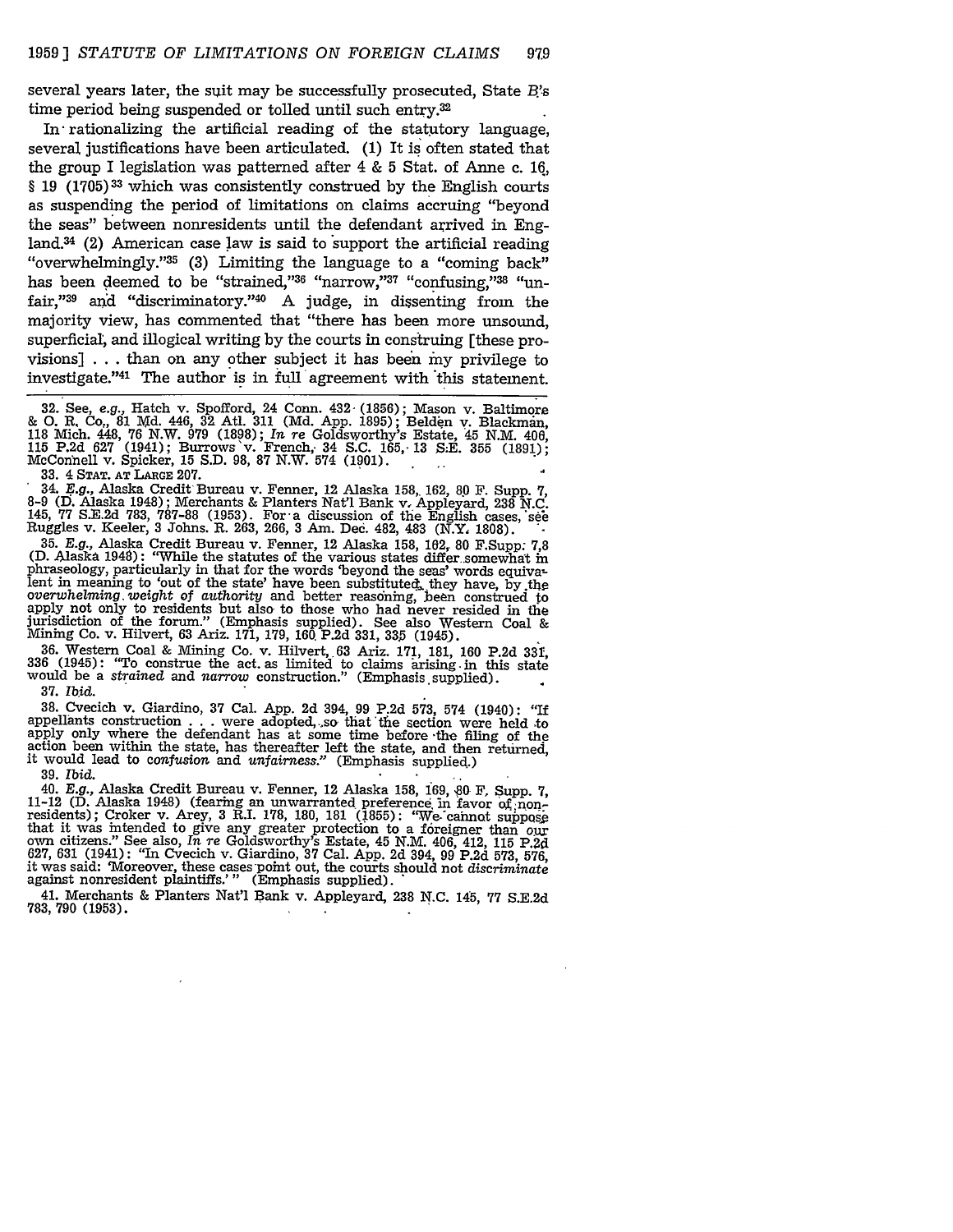Each of the articulated "explanations" justifying the inclusion of an initial entry in the words "returning to" calls for comment.

(a) *Early English Legislation* and Decisions.-The Statute of Anne, after which the group I legislation is said to be patterned, reads as follows:

And be it further enacted... That if any Person or Persons against whom there is or shall be any such Cause  $\ldots$  shall be, at the Time of such Cause **...** beyond the Seas; that then such Person or Persons, who is or shall be intitled to any such **....** Action, shall be at Liberty to bring such Actions against such Person and Persons, *after their Return from beyond the Seas, so as* they *take* the *same after their Return from beyond the Seas, within such Times as are respectively limited for* the *bringing of said Actions before by this Act* **....** (Emphasis supplied.) <sup>42</sup>

That the group I provisions, as well as those in groups II and III, were patterned after the English law cannot be doubted. It seems clear that "returning from out of state" was intended to be the equivalent of "returning from beyond the seas."43 Further, the English courts consistently applied the statute to suspend the commencement of the running of the time period until entry into England even where the claim accrued elsewhere and involved foreigners.<sup>44</sup> England, on the basis of the recommendation of the Law Revision Committee, recognized the provision's lack of utility and repealed it in 1939.<sup>45</sup> The American courts, however, still persist in following the discarded English pattern.

Conforming to the English decisional pattern clearly requires the inclusion of an initial entry in reading the statutory language. But in a nation of fifty states, with the vast commercial intercourse among them bringing about an ever-growing mobility of population, different considerations are presented. For a state of the United States to grant relief on a claim barred in a sister state where it arose, and involving residents of the sister state, seems somewhat incongruous. In addition to running counter to the pressures toward mobility in our society, such action is inconsistent with our federal system. It is difficult to comprehend why a legislature should undertake to toll the local statute of limitations to protect a nonresident who has re-

<sup>42. 4</sup> **& 5** Anne **19,** c. 16, **§** 19 (1705). 43. Notes 34 and **35** *supra.* 44. "4 & 5 Ann. c. **3,** applies as against a debtor who has never been within the jurisdiction at all.-Kasson v. Holley (1871), 1 Man. L. R. I.-CAN," **32** ENGLaSH *Excnnm* DIGEST 347 (1927). See Sturt v. Mellish, 2 Atk. 610, 26 Eng. Rep. 765 (Ch. 1743); Aubry v. Fortescue, 10 Mod. 205, 88 Eng. Rep. **695** (K.B. 1714) (defendant beyond seas); Beven v. Clapham, 1 Lev. 143, 26 Eng. Rep. 339 (K.B. 1676) (foreign claim and plaintiff beyond seas). See also Strithorst v.<br>Graeme, 3 Wils. 145, 95 Eng. Rep. 980 (K.B. 1770): "If the plaintiff is a<br>foreigner, (as it seems he is) and doth not come to England in fifty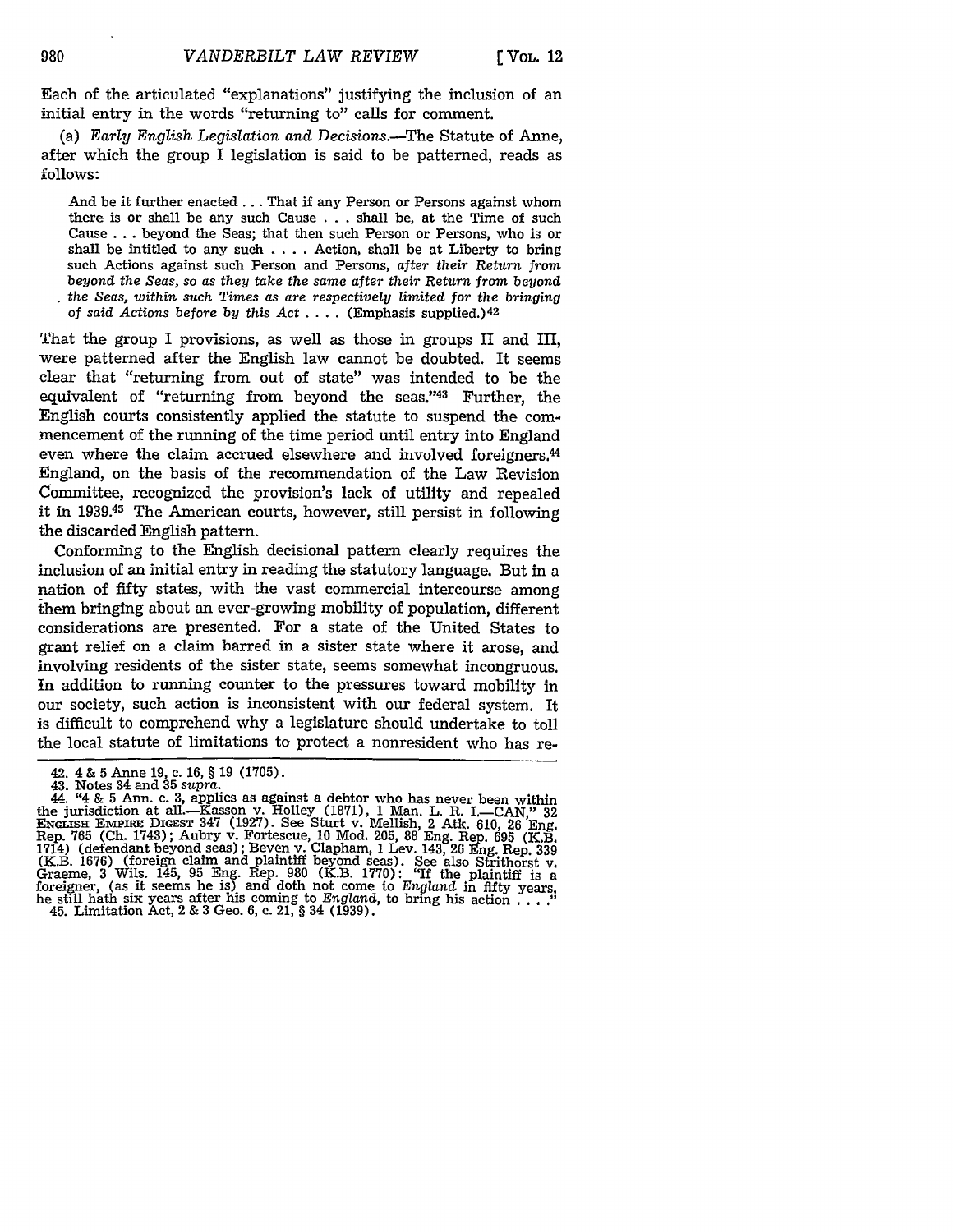ceived all reasonable protection in his home state. Such a legislative intention would appear to be overly "solicitous of the rights of nonresidents."<sup>46</sup> Legislative intentions, particularly of state legislatures, are difficult, if not impossible, to ascertain. To ascribe to the enacting body knowledge of a 1705 English statute and, further, of the judicial interpretation of that statute, seems far fetched. No statute may properly be construed in the abstract. The social purposes to be forwarded must be considered. These purposes must be ascertained, however, by a consideration of the various social factors involved and not by blind adherence to old English precedent. The majority view, following such precedent, imparts an unwarranted permanent vitality to certain claims. Unless a defendant remains in a single jurisdiction, he may never escape from the burden of the claim against him.<sup>47</sup> It is sufficiently difficult to try a law suit within a few years of the occurrence of the facts giving rise to it. To try it many years later in a jurisdiction which may be far removed geographically approaches the ridiculous.

As stated, the social purposes requiring the establishment of a time limitation on the right to assert a claim for relief must be analyzed. "Judicial and other weighty opinions have varied widely upon the general policy of the Statute and the conscientiousness of pleading it."48 On the one hand, the Ohio court, in discussing the matter, expressed the view that

there is much to be said for the philosophy of the late President Coolidge who, in support of his insistence that foreign governments make some effort to repay their debts to the United States after World War I, remarked, "They hired the money, didn't they?"49

Further, it is often said that "the law favors right of action rather than the right of limitation."50 On the other side, it has been pointed out that "long dormant claims have often more of cruelty than of justice in them."<sup>51</sup> And prescription statutes have been described as

46. Merchants & Planters Nat'l Bank v. Appleyard, 238 N.C. 145, 77 S.E.2d 783, 794 (1953) (concurring opinion). *Contra, In re* Goldsworthy's, Estate, 45 N.M. 406, 412, 115 P.2d 627, 631 (1941): "[T]here is no apparent reason why the legislature should have intended to discriminate in the application of the statute tolling the statute of limitations."

47. See *In re* Goldsworthy's Estate, 45 N.M. 406, 115 P.2d 627 (1941).

48. PRESTON & NEwsoM, LIMITATION OF AcTIoNs 1 (2d ed. Newsom 1943). 49. Meekison v. Groschner, 153 Ohio St. 301, 91 N.E.2d 680, 684-85 (1950). 50. *In re* Goldsworthy's Estate, 45 N.M. 406, 412, 115 P.2d 627, 631 (1941). See *e.g.,* National Sur. Co. v. Ruffin, 242 N.Y. 413, 152 N.E. 246, 247 (1926): "The interpretation of this particular word [return] was considered by Judge Denio, and, with the support of various cases both in this state and in England, he reached the conclusion that because a statute of limitations is to be liberally reached the constructions is to be constructed the favor of the claimant, such a word as 'return' is not to be strictly interpreted but should be held to be applicable to the case of a nonresident who entered the state for the first time when he was served."

51. PRESTON & NEWSOM, LIMITATION OF ACTIONS 1 (2d ed. Newsom 1943), quoting Best, C. J., in A'Court v. Cross 3 Bing. 329, 332-33, 130 Eng. Rep. 540, 541 (C.P. 1825).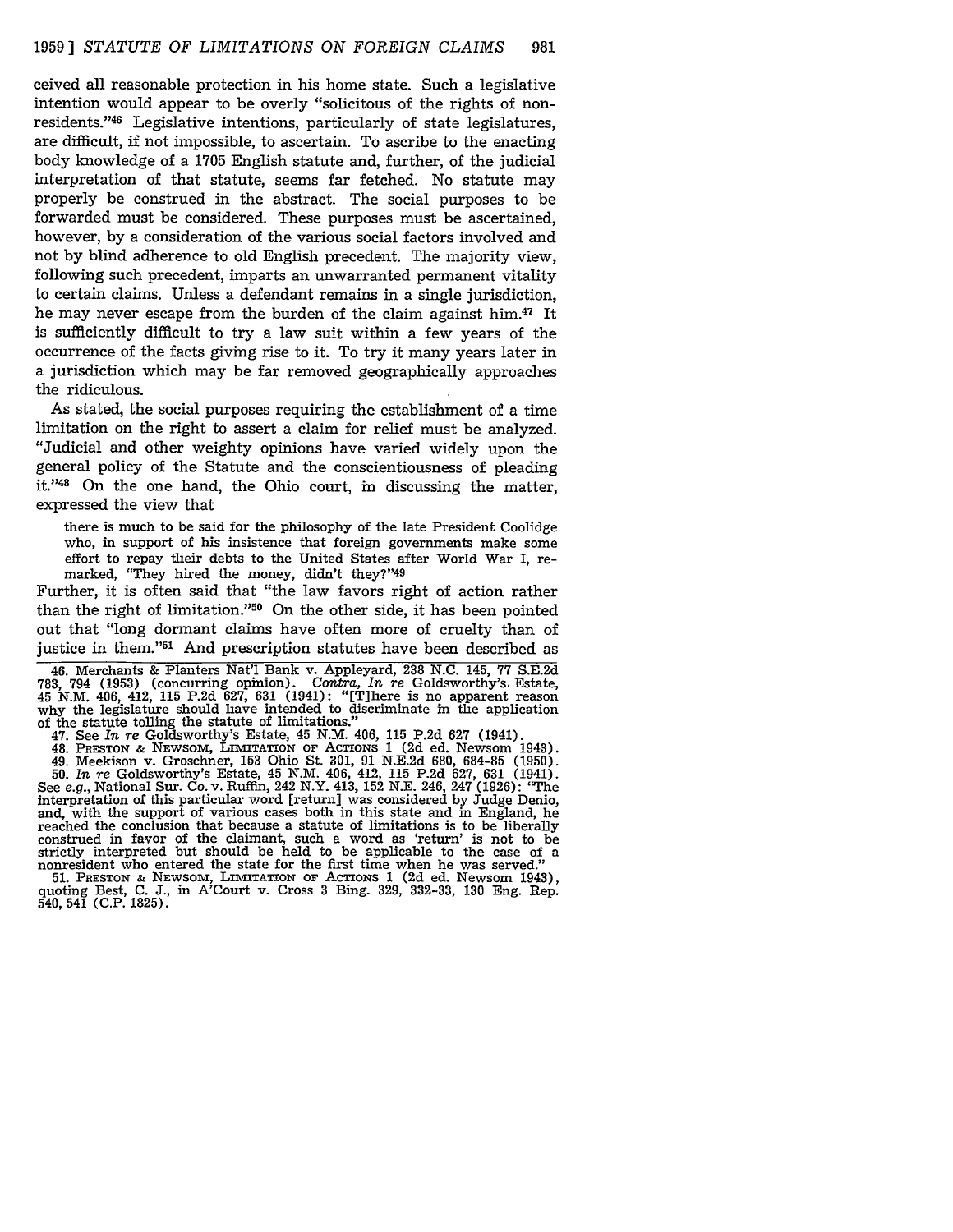"among the most beneficial to be found in our books." $52$  The desirability of a time bar to encourage freedom of movement and commercial activity without the fear of the imposition of a half forgotten claim seems obvious. A reasonably certain cut off point seems necessary to prevent the imposition of an impossible burden on the courts in the trial of stale claims concerning which evidence is either unavailable or uncertain.

Tolling legislation, operating in conjunction with statutory time bars, amounts to a recognition that claimants should be given every reasonable opportunity to assert their claims. Evasion of process is not to be countenanced and the suspension provisions operate, in part, to render such evasion fruitless. The mere failure to be present due to the fact of residency elsewhere cannot be deemed evasion of process. While not amenable to process in the jurisdiction of nonresidency, the party may be served where he does reside. Suspending the time period on the basis of mental disability of a resident defendant raises quite a different question. No "evasion" is present, but the party to be charged may not be served with process elsewhere.

The establishment of a base time period is a legislative recognition that the plaintiff is at "fault" in delaying action. $53$  Extension of the base time period via suspension provisions constitutes a recognition of the fact that not every delay is caused by the plaintiff's inactionthat it may be brought about by conditions beyond his control, either by defendant's evasion or his disability. Absence due to nonresidency is neither an evasion nor a disability. The social purposes of tolling legislation are perverted in most of the group I states by the expansion of the "return to" language. Taking into account the wording of the statute, the purposes to be served, and buttressing this with the precedent available in the three state minority, $54$  the way is open, at least for the uncommitted jurisdictions, to make an informed and intelligent application of the tolling provision rather than to follow old English precedent. In the other states, new legislation seems called for.

(b) *Overwhelming American Authority.-That* American case law supports the view that the local statute of limitations is suspended until such time as the defendant enters the jurisdiction, without regard to the place of accrual or the residency of the parties cannot be

982

<sup>52. 1</sup> Woon, LIMITATIONS 9 (4th ed. 1916), quoting from Fisher v. Harnden, 9 Fed. Cas. 129 (No. 4819) (C.C.N.Y. 1812).  $\frac{1}{2}$ <br>53. "The statute of limitations is a statute of repose, enacted as a matter

of public policy to fix a limit within which an action must be brought, or the obligation be presumed to have been paid, and is intended to run against those who are neglectful of their rights, and who fail to use reasonable and proper diligence in the enforcement thereof." 1 WooD, **LIMITATIONS** 8 (4th ed. 1916). 54. Georgia, Minnesota and Texas, notes 25, 26 and 27 *supra.*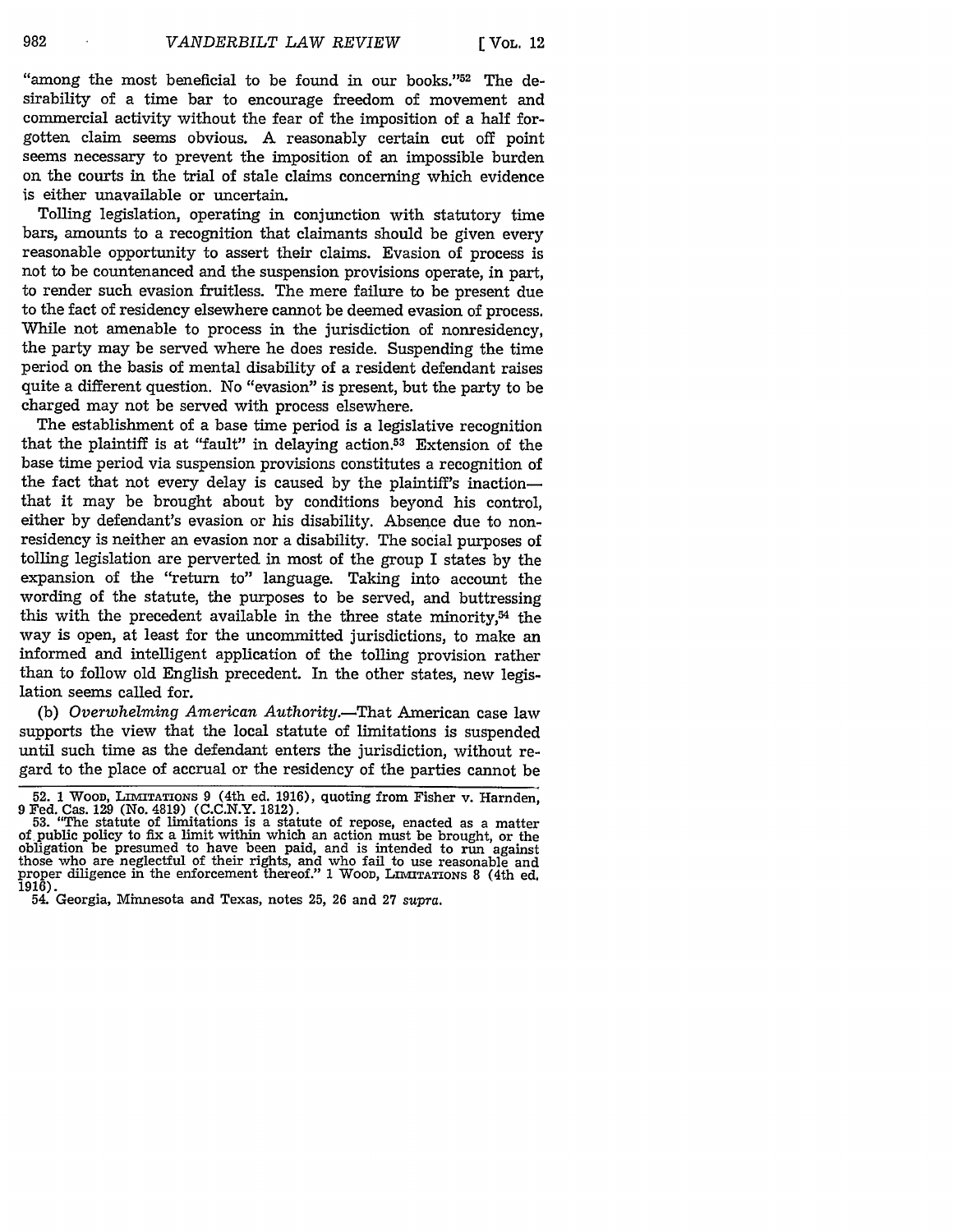disputed. The development seems to stem from Chief Justice Kent's decision in the early New York case of *Ruggles v. Keeler,55* where he said:

Whether the defendant be a resident of this state, and only absent for a time, or whether he resides altogether out of the state, is immaterial. He is equally within the proviso. If the cause of action arose out of the state, it is sufficient to save the statute from running in favor of the party to be charged, until he comes within our jurisdiction.

In North Carolina, with a majority of the court following the *Ruggles v. Keeler* approach, Mr. Justice Barnhill, in objecting to such a construction, stated:

I readily concede that the majority view follows the apparent weight of authority which is the usual practice when the exact question presented has not been decided in this State .... [T]he courts of the several States **• . .** have picked up and followed the opinion in the Ruggles case. *This has been* done *in* most *cases with perfunctory or superficial* discussion.56 (Emphasis supplied.)

In analyzing the authority in the area, only those jurisdictions with simple "return to" language should be considered. Cases in group II, where the statute refers to a "coming into," and those in group III, with the statute couched in terms of nonresidency, cannot be considered. While there is a respectable minority of 3 among the committed group I states, the bulk of the jurisdictions insist on adoption of *Ruggles v. Keeler.* Only 3 states appear to be uncommitted,<sup>57</sup> and it is to be hoped that they will, when the time comes, follow the more rational views of the minority.

In his critique of the majority view, Mr. Justice Barnhill raises a possible constitutional objection to it. He suggests that to read the tolling provision as being operative on claims accruing outside of the enacting state between nonresidents thereof is to permit the legislature to exceed its authority. Thus, he says:

Of necessity the absence of any right to be protected or any evil to be remedied by our Legislature in respect to property located in another State and its want of authority to legislate in respect thereto have a direct bearing on the meaning of the language used.

Strangely enough, however, no court, so far as I have been able to ascertain, has considered the limitations upon the authority of the law-

**<sup>55.</sup>** 3 Johns. R. 263, 267, 3 Am. Dec. 482, 483 (N.Y. 1808). See Sinai v. Levi, 208 Misc. 650, 144 N.Y.S.2d 316, 319 (N.Y. City Ct. 1955): "The defendant was outside of the state from the time the cause of action arose until sometime in 1954; therefore the statute did not begin to run against him until he entered the state for the first time."

<sup>56.</sup> Merchants & Planters Nat'l Bank v. Appleyard, 238 N.C. 145, 77 S.E.2d 783, 790 (1953).

<sup>57.</sup> Montana, Nevada and North Dakota.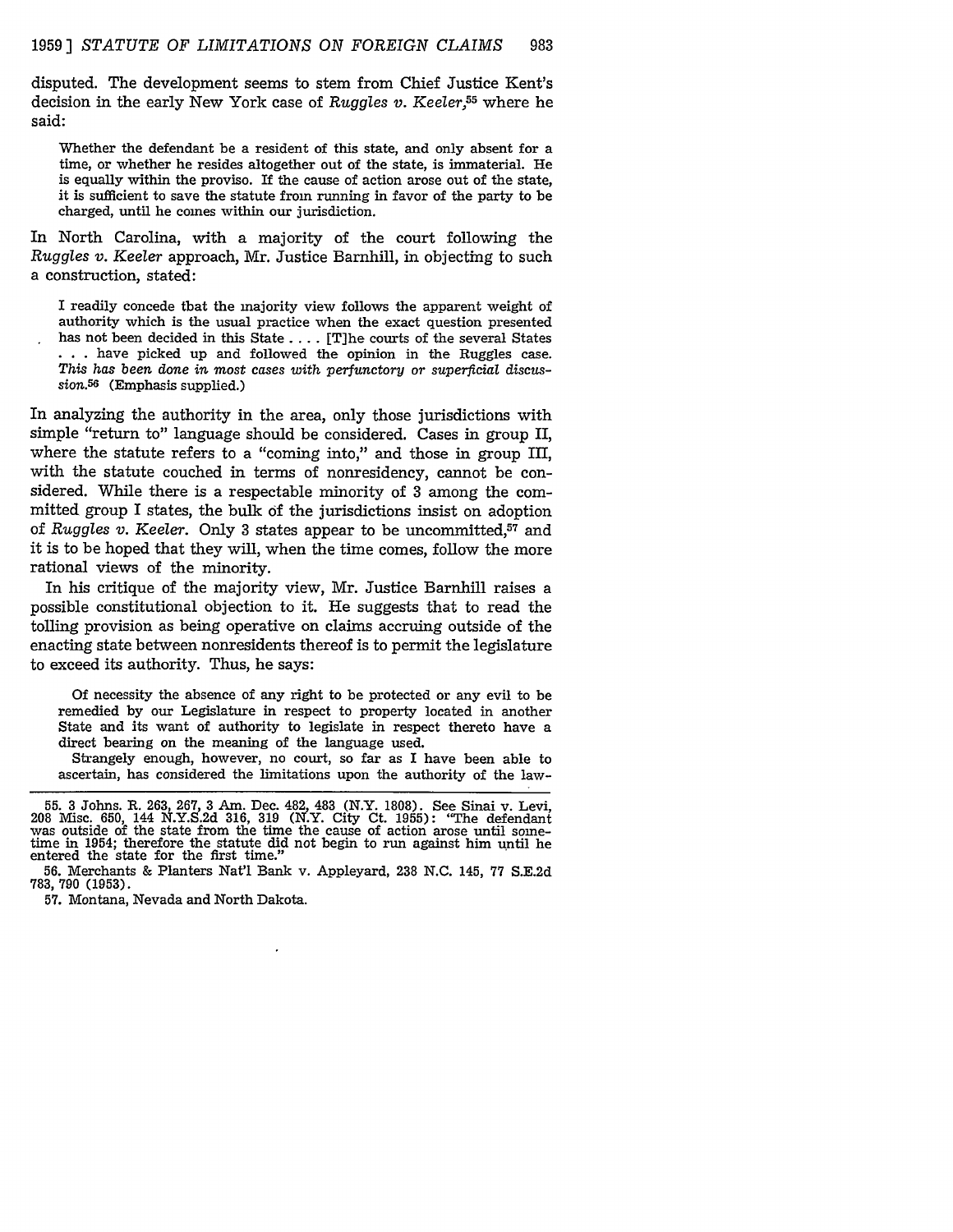making agency of government in determining the meaning of similar language used in prescription statutes.

Our statute was designed and intended to prescribe, regulate, and protect the rights of residents. That was the extent of the legislative authority of the General Assembly.58

The suggestion is an interesting one. No authority is cited by the justice in asserting the limitation on legislative power. Home *Ins. Co. v. Dick59* and its companion cases enunciating the doctrine of extraterritorial due process<sup>60</sup> may conceivably have some application. In the *Dick* case, an insurance contract entered into in Mexico contained a clause limiting to one year the time within which a claim could be asserted. Under the law of Mexico, the contractual limitation was valid. Prior to the bringing of the action in Texas, the only contact with the forum was the plaintiff's citizenship there. Throughout the period in question, however, he continually resided in Mexico. The claim in question was asserted in Texas more than one year after its accrual. Relief was granted by the Texas court on the basis of a statute there declaring the agreement to limit the time for asserting claims to be invalid.61 A unanimous Court held that Texas had exceeded its constitutional powers in agreeing to act as forum. As developed, the concept of extraterritorial due process of the Dick case is of limited scope. It may be invoked to prevent an assertion of "legislative"62 power by the courts of a forum in contravention of private agreements where the contacts with the forum are but "slight" and "casual."<sup>63</sup> In the *Dick* case itself, Mr. Justice Brandeis, while limiting the power of the state courts as to private agreement, recognized a distinction where statutes were involved. He said:

It is true that a State may extend the time within which suit may be brought in its own courts, if, in doing so, it violates no agreement of the parties. And, in *the* absence *of a contractual provision,* the local statute of limitations may be applied to a right created in another jurisdiction even where the remedy in the latter is barred. In such

**58.** Merchants & Planters Nat'l Bank v. Appleyard, 238 N.C. 145, **77** S.E.2d 783, **793** (1953) (concurring opinion).

**59.** 281 U.S. **397** (1930).

60. Hartford Acc. & Indem. Co. v. Delta & Pine Land Co., 292 U.S. 143 (1934). See also Watson v. Employers Liab. Assur. Corp., 348 U.S. 66 (1954).

61. TEx. CiV. STAT. Axx. art. 5545 (1941). "No person, firm, corporation, association or combination of whatsoever kind shall enter into any stipulation, contract, or agreement, by reason whereof the time in which to sue thereon is limited to a shorter period than two years. And no stipulation, contract, or agreement for any such shorter limitation in which to sue shall ever be valid in this State."

**62.** The limitation on the freedom of a court to pick and choose a choice-oflaw rule is ably demonstrated by Briggs, *The Jurisdictional-Choice-of-Law* Relation in *Conflicts* Rules, **61** HA v. L. Rzv. **1165** (1948).

63. Watson v. Employers Liab. Assur. Corp., 348 U.S. 66, 71 (1954).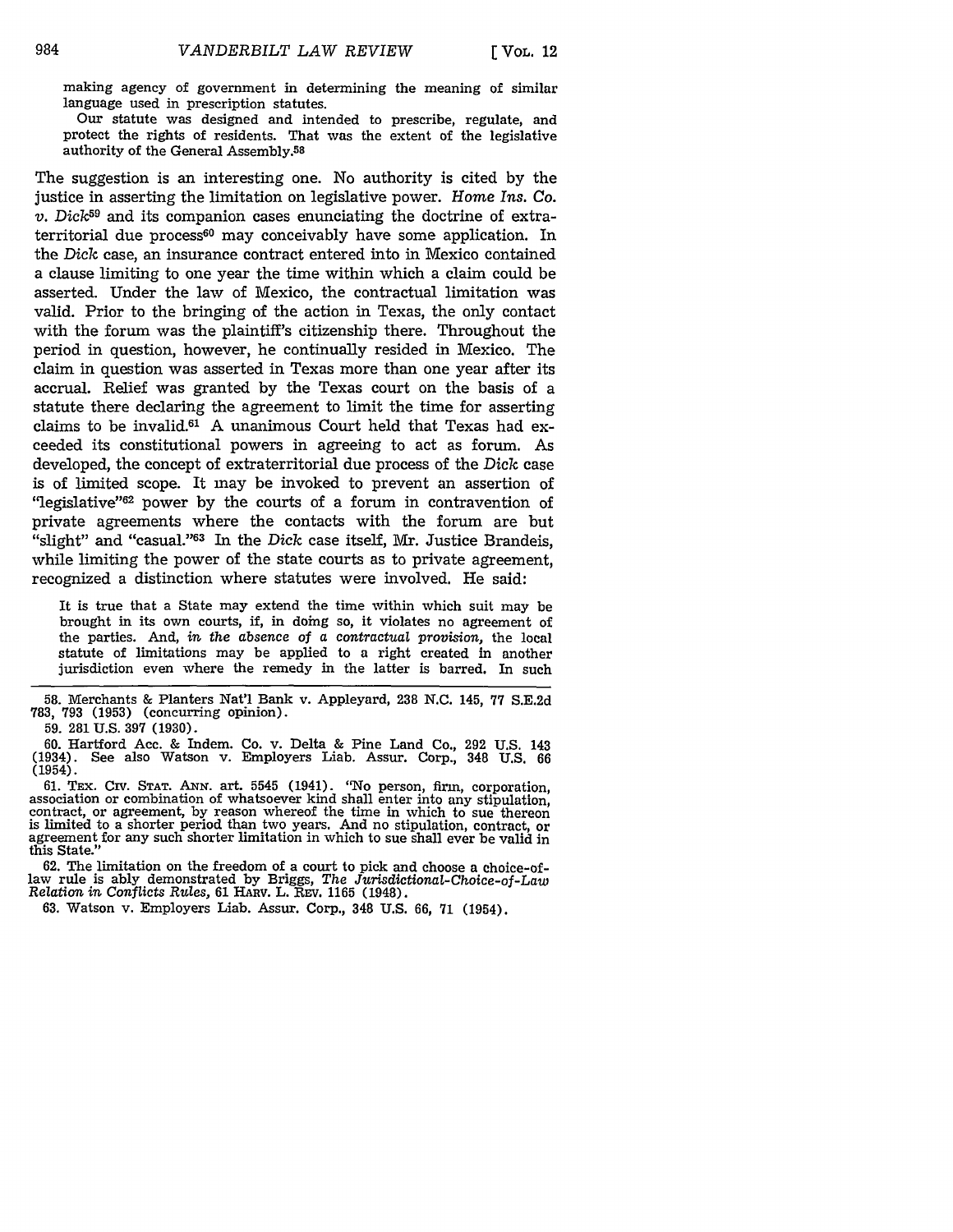cases, the rights and obligations of the parties are not varied.64 (Emphasis supplied.)

While, as the author has pointed out elsewhere, such a distinction between private agreements limiting the time within which action may be brought and statutes doing the same thing is not defensible, it exists.65 The *Dick* case suggests, however, a possible approach when planning transactions. If the parties are in a jurisdiction which permits contractual limitation of the time for bringing suit, the insertion of such a clause would prevent another jurisdiction having little or no contact with the transaction from applying its tolling statute to suspend its local time period until entry into the state. Mr. Justice Barnhill's suggestion, although raising an interesting possibility, does not appear to be a fruitful means of proceeding in the area.

**(c)** *"Unsound, superficial, and illogical writing by the courts"66.-* Illustrative of Mr. Justice Barnhill's observation that the case law development in the area has brought forth some "unsound, superficial, and illogical writing by the courts" are the cases suggesting that any result other than that reached by the majority of group I states would be "strained," "narrow," "confusing," "unfair," and "discriminatory."<sup>67</sup> One early case suggested the imposibility of statutes of limitation "running on the same cause of action in two different states at the same time."68

The Arizona Court felt that:

[T] o construe the act as limited to claims arising in this state would be a *strained* and *narrow* construction. It would require us to add to the broad scope of the act applying to any "person against whom there shall be a cause of action" the limiting words "arising in this state."69 (Emphasis added.)

The same court felt no compulsion to refrain from inserting the words "or coming into for the first time" following the "return to" language in the statute. Its proposition seems two-sided. The majority reading, while certainly not "narrow," is obviously "strained." Limiting a returning to a coming back may be deemed narrow **if** limiting statutory usage to ordinary meaning is necessarily narrow. "Strict adherance to literalness is the cardinal sin of statutory construction .... Context and purpose are controlling and the right to be

**67.** Cases cited notes 36 through 40 *supra.*

68. Edgerton v. Wachter, 9 Neb. 500, 4 N.W. 85, 86 (1880).

69. Western Coal & Mining Co. v. Hilvert, 63 Ariz. 171, 181, 160 P.2d 331, **336** (1945).

<sup>64. 281</sup> U.S. at 409 (1930).

**<sup>65.</sup>** Vernon, Some *Constitutional Problems in the Conflict* of *Laws and Statutes* of *Limitation,* **7 J.** Pus. L. 120, **131 (1958).**

<sup>66.</sup> Merchants & Planters Nat'l Bank v. Appleyard, **238** N.C. 145, 77 S.E.2d 783, 790 (1953) (concurring opinion).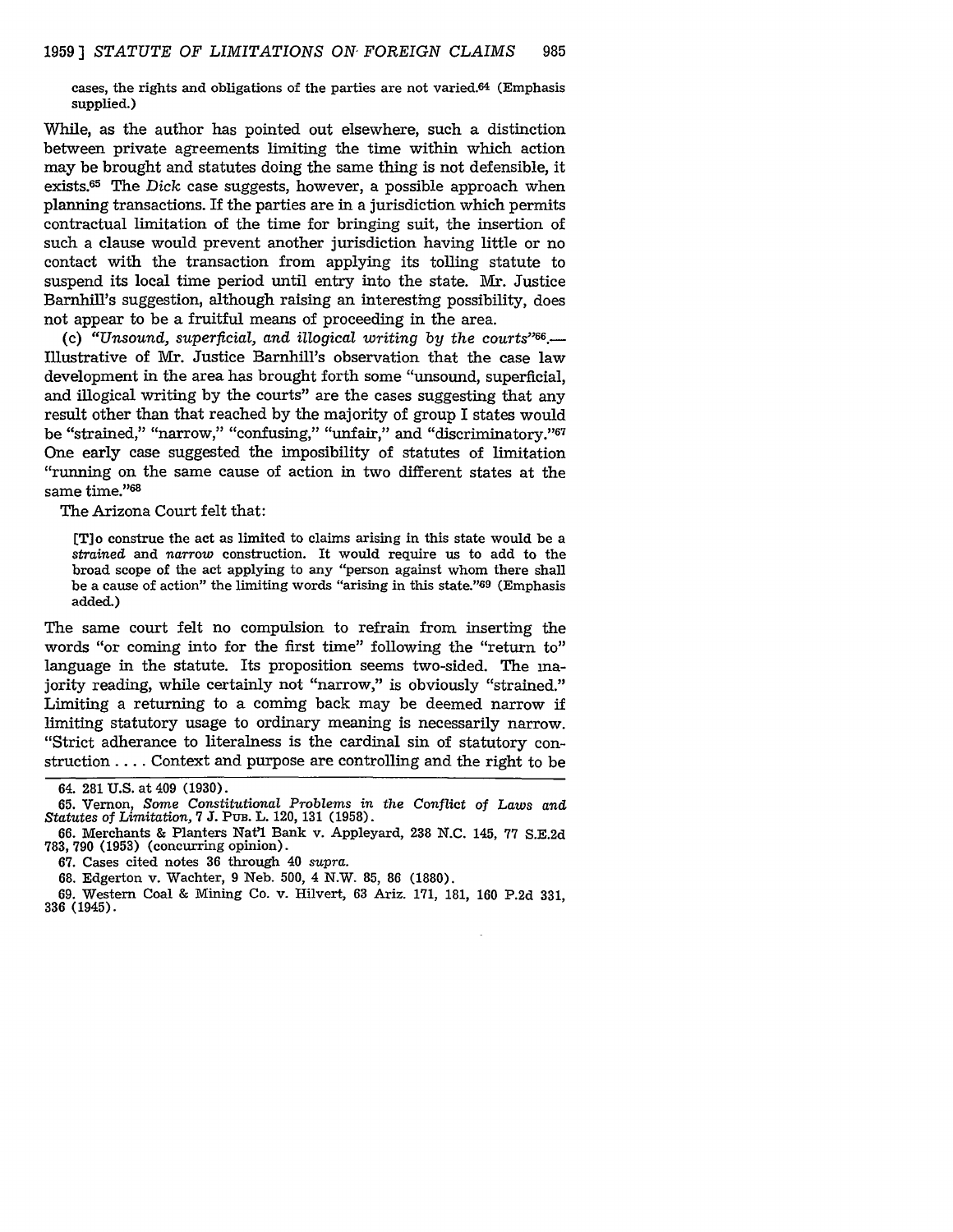protected or the evil to be remedied is to be accorded prime considera $tion.$  $70$ 

In discussing tolling provisions and their application to foreign claims involving nonresidents of the forum, the reasons for suspending the local time period must be considered. In such a case, the plaintiff is clearly not inconvenienced by the defendant's absence from the state. There is no evasion of process involved. Tolling statutes are aimed at preventing a defendant from taking advantage of the base time period by evading process for the required period of time-at least as the suspension provisions deal with absence from a jurisdiction. Adopting any concept of statutory construction oriented to the accomplishment of the general scheme established by the legislature, and within that framework, achieving a reasonable and just result, it is the majority position which seems untenable. Little justification exists for the artificial reading given the group I enactments. A flexible system of statutory construction, whether it be narrow or broad, strained or artificial, would seem to be an essential part of any common law system. But such construction is improper when the results achieved thereby pervert the purpose of the statute itself.

The California Court suggests that the minority view would lead to "confusion" and "unfairness" and it asks:

At what time must the defendant have been within the state prior to the commencement of the action? Must he have been within the state at some time after the creation of the obligation, and then left and returned, or is it sufficient that he may have been within the state at some remote past time? It would seem unlikely that the legislature could have intended that the operation of the statute should turn upon such uncertain and immaterial factors.71

The fact that justice is complicated should not deter a court. In fact, however, in the situation presented, few complications appear. When analyzed in light of the "context and purpose" of the legislation and with a view to the "right to be protected and the evil to be remedied," the answers to the questions posed by the California court appear. Presence within the state at some remote time has no significance. Since the suspension provision is aimed at preventing evasion of process, if, at the time the claim accrued, the party to be charged was present in California and subsequently left, the provision would be applicable. It may be, further, that within the context of the purpose of the legislation the section should be limited to those claims which accrue in California. The result thus reached would more closely carry out the aim of the provision than the present sweeping

986

<sup>70.</sup> Merchants & Planters Nat'l Bank v. Appleyard, 238 N.C. 145, 77 S.E.2d 783,792 (1953). 71. Cvecich v. Giardino, 37 Cal. App. 2d 394, 99 P.2d 573, 574 (1940).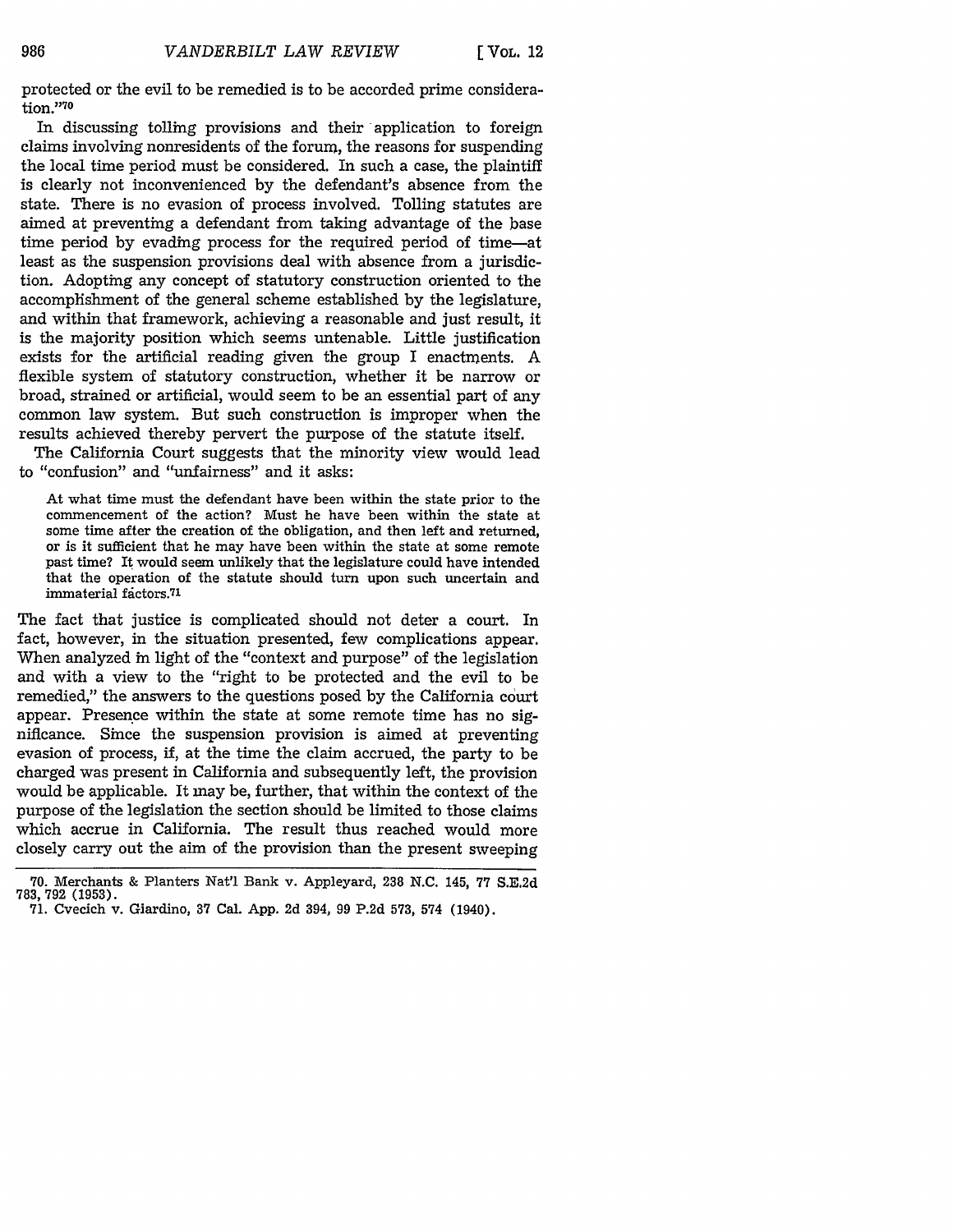California rule. Perhaps the most desirable rule would suspend the operation of the statute only in that jurisdiction which, on the basis of the relationship of the parties and the context of the transaction, is the one most likely or naturally to be chosen as forum. Suspending the time period only in the "natural" forum is not, however, within the legislative framework of the group I statutes. The "natural" forum would normally be the place where the claim accrues or where the debtor is amenable to process at the time of accrual. The result in the minority jurisdictions approaches this. The Alaska court feared that the adoption of the minority view would limit the applicability of the tolling provision

to those who were present in the territory when the contract sued on was made and later absented themselves or became non-residents but returned into the territory and remained long enough to be served with process. Not only does it seem that this would be an unreasonable restriction of the scope of the statute, but it would [said the court] result in giving unwarranted preference to those who were nonresidents at the time the contract was made or the cause of action accrued .... **72**

Further, New Mexico, in holding its tolling provision to be applicable to foreign claims between nonresidents, indicated that any other result would amount to discrimination in favor of resident plaintiffs and against nonresident plaintiffs.<sup>73</sup> Thus, both resident defendants and nonresident plaintiffs are said to be subject to discrimination by the limitation of the forum's tolling statute to claims accruing locally and to residents who absent themselves from the jurisdiction.

The wherein of the discrimination is difficult to discern. It is apparently thought to arise in the following situations:

(a) A claim arises in state *A* between residents of state *A.* While the parties remain in *A,* the period of limitations in state B runs and the claim is barred there.

(b) A claim arises in, state B between residents of state B. If the defendant leaves the state prior to the running of *B's* statute of limitations, the statute is tolled. Upon the defendant's return to State B, he is subject to suit.

The discrimination against the nonresident plaintiff presumably is his inability to succeed in an action under illustration (a) whereas the local plaintiff may succeed in a suit under illustration (b). As against resident defendants, the discrimination would appear to be found in the fact that they remain amenable to suit in state *B* under illustration (b) while the nonresident defendant, under illustration (a) is

<sup>72.</sup> Alaska Credit Bureau v. Fenner, 12 Alaska 158, 169, 80 F. Supp. 7, 11, 12 (D. Alaska 1948).<br>
73. In re Goldsworthy's Estate, 45 N.M. 406, 412, 413, 115 P.2d 627, 631 (1941).<br>
See Cvecich v. Giardino, 37 Cal. App. 2d 3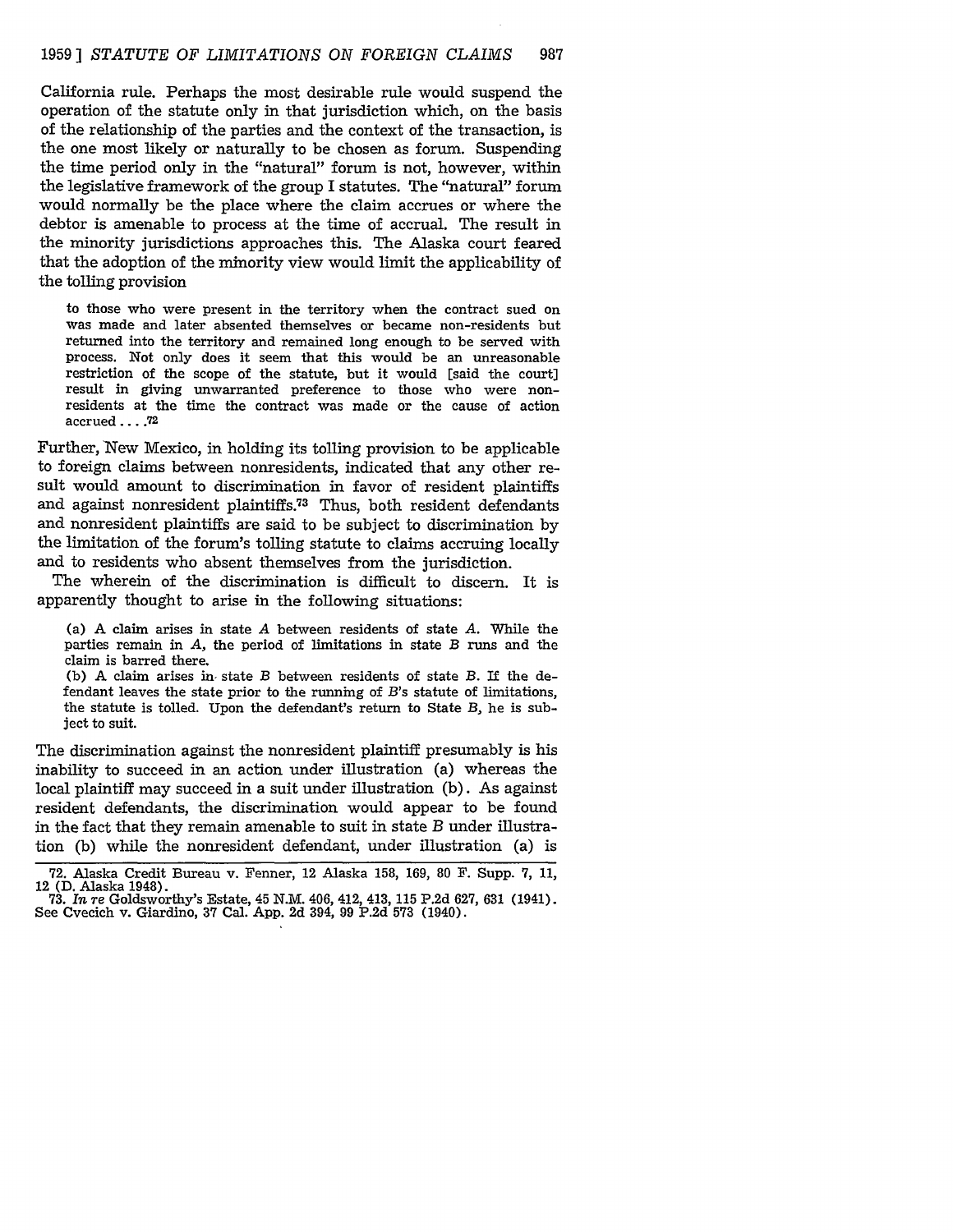free from suit in state *B.* What is called a preference or discrimination in the situations posed merely amounts to an unequal treatment of unequals. Discrimination is desirable when based on real differences. It is to be encouraged. Only where the preferential treatment is based on irrelevant distinctions is it abhorrent to the Constitution and to the mores of our society. Controversy concerning racial discrimination, perhaps the most pressing social problem of the day, is not based on disagreement as to the propriety of discrimination where real differences appear. It is based on disagreement as to the significance of the difference in race or color. In the situations posed, it is unrealistic to talk of discrimination or preferential treatment in a derogatory sense. To toll the local statute of limitations on the basis of the absence of a local resident or as a result of the local accrual of the claim is to do no more than to apply the forum's legislative power to a situation of some local interest. If the same thing were done to a foreign claim between nonresidents, no discrimination would be present but the forum would be undiscriminating. The group I minority view seems to result in an equality of treatment. The debtor in both situations must face the test of the period of limitations where he resides or where the claim accrues. He is not required to face it elsewhere. The nonresident defendant has not, by his absence from the forum state, evaded process in the same manner as the resident defendant. The nonresident plaintiff may assert his claim wherever he can serve the other party. He has no cause to complain as to the running of a foreign statute of limitations with which neither party had contact.

## *Groups II and III: Suspending the Time Period Until Entry or During Nonresidency*

Group II, comprising sixteen jurisdictions, involves statutory language calling for the suspension of the local time period until the party to be charged "returns to" or "comes into" the forum state. The five states in group III toll the local statute during the nonresidency of the defendant. Thirteen of the group II states have construed the provision and all, except Ohio<sup>74</sup> and possibly Kansas,<sup>75</sup>

<sup>74.</sup> Wentz v. Richardson, 165 Ohio St. 558, 138 N.E.2d **675** (1956). **75.** See Christian v. Kint, 87 F. Supp. **977,** 979 (W.D. Mo. 1950), discussing the confused state of the Kansas authority as follows:

Though the . . . authorities of the Supreme Court of Kansas leave one in a quandry as to what is the real position assumed by that Court, so far as the statutes of limitation of Kansas are [tolled) . . . yet there is a decision of that Court, in Williams v. Metropolitan Street Ry. Co., 68 Kan. **17,** 74 P. 600 ... which, in our opinion, clarifies that situation and is a direct ruling, consonant with the weight of accepted authority, that the general rule  $\ldots$  that statutes providing that the period of limitation general rule  $\ldots$  that statutes providing that the period of limitation shall not run in favor of a debtor who is absent from or out of the state. extends to persons who have never resided in the state, as well as to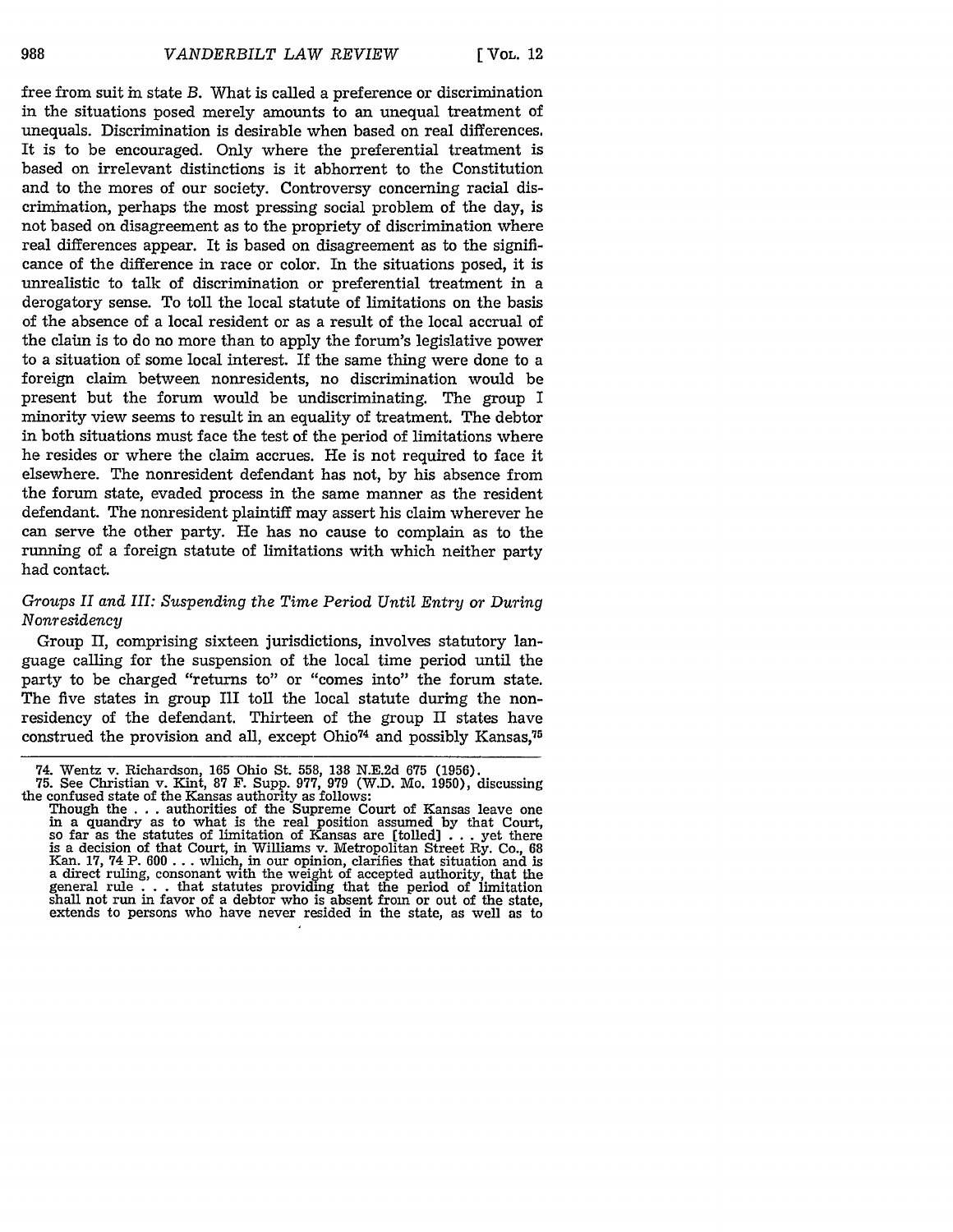appear to disregard the place of accrual and the residency of the parties.<sup>76</sup> They suspend the local statute pending the defendant's initial entry into the jurisdiction.<sup>77</sup> With the "coming into" language, artificial construction has been unnecessary. The courts have felt a lesser compulsion to justify the results reached than have the group I courts. They do speak of the need to add the words "accruing in this state" in order to limit the provision's operation.<sup>78</sup> A liberal construction in favor of the claimant is another explanation given.<sup>79</sup>

In group III, New Jersey has recoguized the purpose of the suspension statutes and has limited its operation to claims accruing locally against local residents. $30$  The court said:

In this case the defendant was not a resident when the cause of action accrued but plaintiff is not advantaged thereby because the cause did not accrue in this state.81

This eminently sensible restriction on the suspension provision is,

citizens who may be temporarily absent, is the law of Kansas **....** See Panhandle E. Pipe Line Co. v. Parish, 168 F.2d 238, 240 (10th Cir. 1948), where the court through Judge Bratton discussed the problem as follows: In certain cases, the Supreme Court of Kansas held that section 60-309 applies only where the defendant resided in Kansas when the cause of action accrued but was out of the state or had absconded or concealed himself; and that it has no application where the defendant did not reside in the state at the time of the accrual of the cause of action. Bruner v. Martin, 76 Kan. 862, 93 P. 165, 14 L.R.A., N.S., 775, 123 Am. St. Rep. 17 14 Hm. Ann. Cas. 39; Stock Exchange Bank of Wykes, 88 Kan. 750, 129 P. 1131. In other cases, the court applied the statute with controlling effect where the defendant was a nonresident of the state at the time the cause<br>of action accrued. Gibson v. Simmons, 77 Kan. 461, 94 P. 1013; Kirk v.<br>Andrew, 78 Kan. 612, 97 P. 797; Hendricks v. Brooks, 80 Kan. 1, 101 P.

622, **133** Am. St. Rep. 186. 76. E.g., Steed v. Swadley, Steed v. Swadley, 126 Colores of absentee debtor statute to out of state contracts); Smith v. Kent Oil Co., 128 Colo. 80, 261 P.2d 149 (1953); Hatch v. Spofford, 24 Conn. 432 (1856) (claim 128 Colo. 80, 261 P.2d 149 (1953); Hatch v. Spofford, 24 Conn. 432 (1856) (claim accruing elsewhere and parties residing outside of state at time of accrual); Jones v. Wells & Sappington, 2 Houst. 209, 7 Del. 209 (1860) (foreign claim and parties); Frye v. Parker, 84 Me. 251, 24 Atl. 844 (1892) (foreign accrual and foreign residents as parties); Mason v. Baltimore & **0.** R.R., 81 Md. 446, 32 Atl. 311 (Md. App. 1895) (foreign accrual and out of state resident as defendant); Belden v. Blackman, 118 Mich. 448, 76 N.W. 979 (1898) (New York judgment against an Arkansas debtor); Edgerton v. Wachter, 9 Neb. 500, 4 N.W. 85 (1880) (Iowa claim against Iowan); In re Goldsworthy's Estate, 45 N.M. 406, 115 P.2d 627 (1941) (Missouri claim involving Missouri parties); Sinai v. Levi, 208 Misc. 650, 144 N.Y.S.2d 316, 319 (1955) (runni tinental Ill. Nat'l Bank v. Ehrhart, 1 F.R.D. 199 (E.D. Tenn. 1940) (Illinois note and parties). Washington and Wyoming seem to be the only truly un-<br>committed states. 77. *Supra* note 76.

78. *E.g., In re* Goldsworthy's Estate, 45 N.M. 406, 412, 115 P.2d 627, 632 (1941).

79. National Sur. Co. v. Ruffm, 242 N.Y. 413, 152 N.E. 246, 247 (1926). 80. Shapiro v. Friedman, 132 N.J.L. 456, 41 A.2d 10 (1945) (nonresident de-

fendant and accrual outside of the state).

81. 41 A.2d at 12.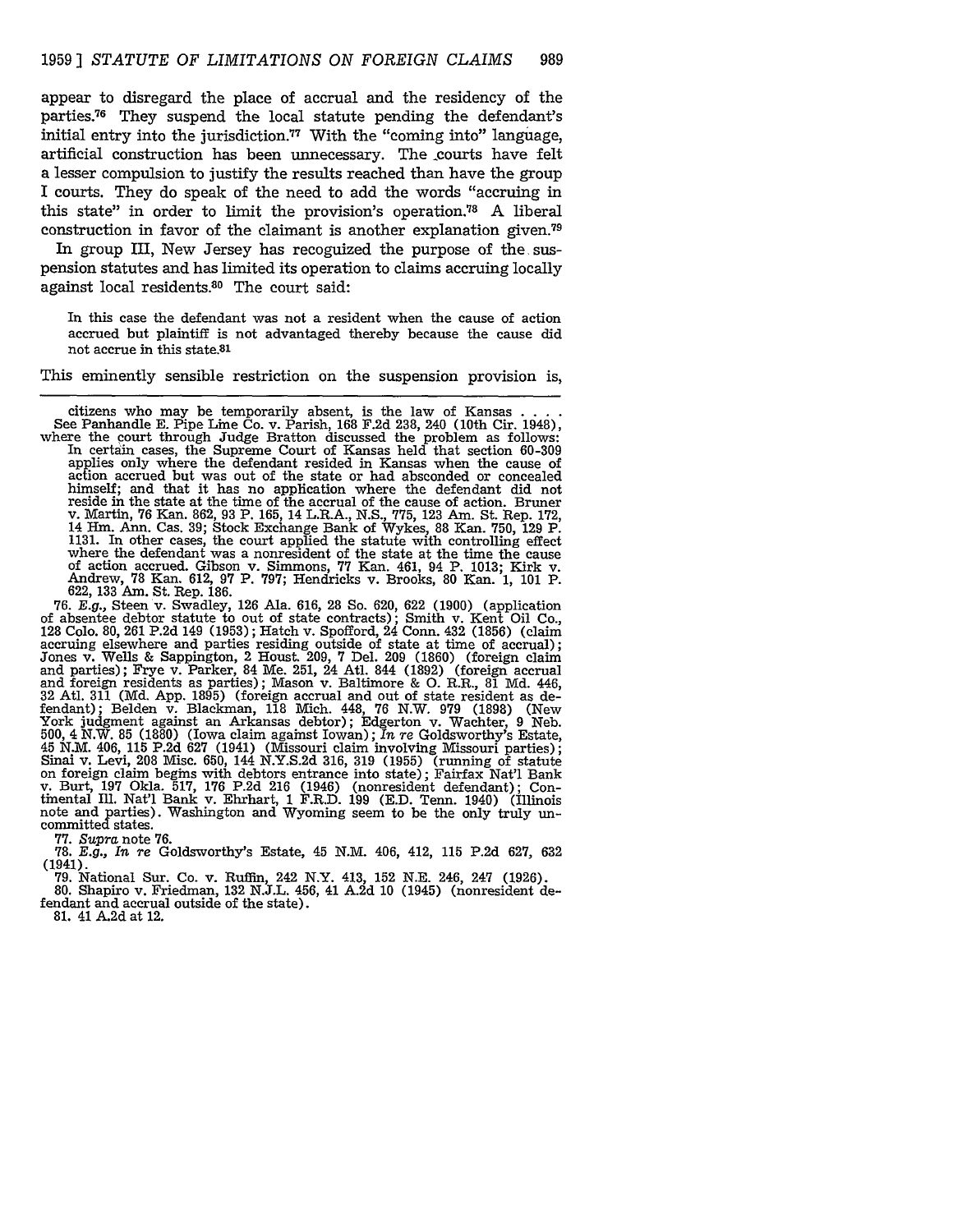thus, available both to group II and group III jurisdictions which have not, as yet, firmly decided the question, or which wish to reexamine the basis of the result reached. Case law in the other group III states tends to the conclusion that the time period suspends during nonresidency without regard to place or accrual.<sup>82</sup>

*Groups IV and V: Suspending the Time Period Only as to Residents Absent From the State at the Time of Accrual or Where the Claim Accrues Locally*

In both groups, the courts follow the statutory language quite literally. The Kentucky<sup>83</sup> and the Missouri<sup>84</sup> courts, in group IV, hold that the absence of a nonresident defendant at the time the claim accrues does not suspend the running of the period of limitations. And in the group V states, Mississippi<sup>85</sup> and Pennsylvania,<sup>86</sup> the courts apply the tolling provision as directed, limiting its operation to claims accruing locally. In Mississippi, the result has been explained in the following language:

The reason for not giving a defendant the benefit of the time he is absent from the State is that his absence prevents the plaintiff from exercising his right of suit. If the action does not lie in Mississippi, no suit can be maintained here and no right of plaintiff is denied him, and the rule would disappear with the reason **. . . .87**

### *Groups VI and VII: Tolling Provision Inapplicable If Neither Party a Resident of the Forum at the Time of Accrual, or Where Both Parties Are, at that Time, Residents of the Place of Accrual*

The group VI statutory provision calls for the suspension of the local time period, without regard to the place of accrual, until the debtor comes into the state. The provision is inapplicable, however, when *neither* party resides in the forum at the time the claim accrues. Neither Illinois nor Wisconsin appears to have faced the situation of foreign accrual and nonresidency of both parties. Both states have applied the provision to suspend the local time period without regard

84. Carter v. Bums, 332 Mo. 1128, 61 S.W.2d 933, 944 (1933) (statute runs from the time the cause of action accrues against nonresident defendant).

85. United States Fid. & Guar. Co. v. Ransom, 192 Miss. 286, 5 So. 2d 238 (1941); Le Mieux Bros. v. Armstrong, 91 F.2d 445 (5th Cir. 1937).

86. Otis v. Bennett, 91 F.2d 531 (3d Cir. 1937).

87. United States Fid. & Guar. Co. v. Ransom, 192 Miss. 286, 5 So. 2d 238, 240 (1941).

<sup>82.</sup> See John v. John, 307 Mass. 514, 30 N.E.2d 542 (1940) (Connecticut defendant and Massachusetts statute suspended until the defendant entered the state); Moore v. Moore, 96 N.H. 130, 71 A.2d 409 (1950); City of Davenport v. Allen, 120 Fed. 172 (S.D. Iowa 1903) (both parties nonresidents of Iowa although the claim accrued there); Damler v. Baine, 114 Ind. App. 534, 51 N.E.2d 885 (1943) (local claim with defendant being a nonresident).

<sup>83.</sup> See Bancokentucky v. Nat'l Bank of Ky., 281 **Ky.** 784, 137 S.W.2d 357, 374 (1939); Bybee's Exr. v. Poynter, 117 Ky. 109, 77 S.W. 698 (Ky. App. 1903).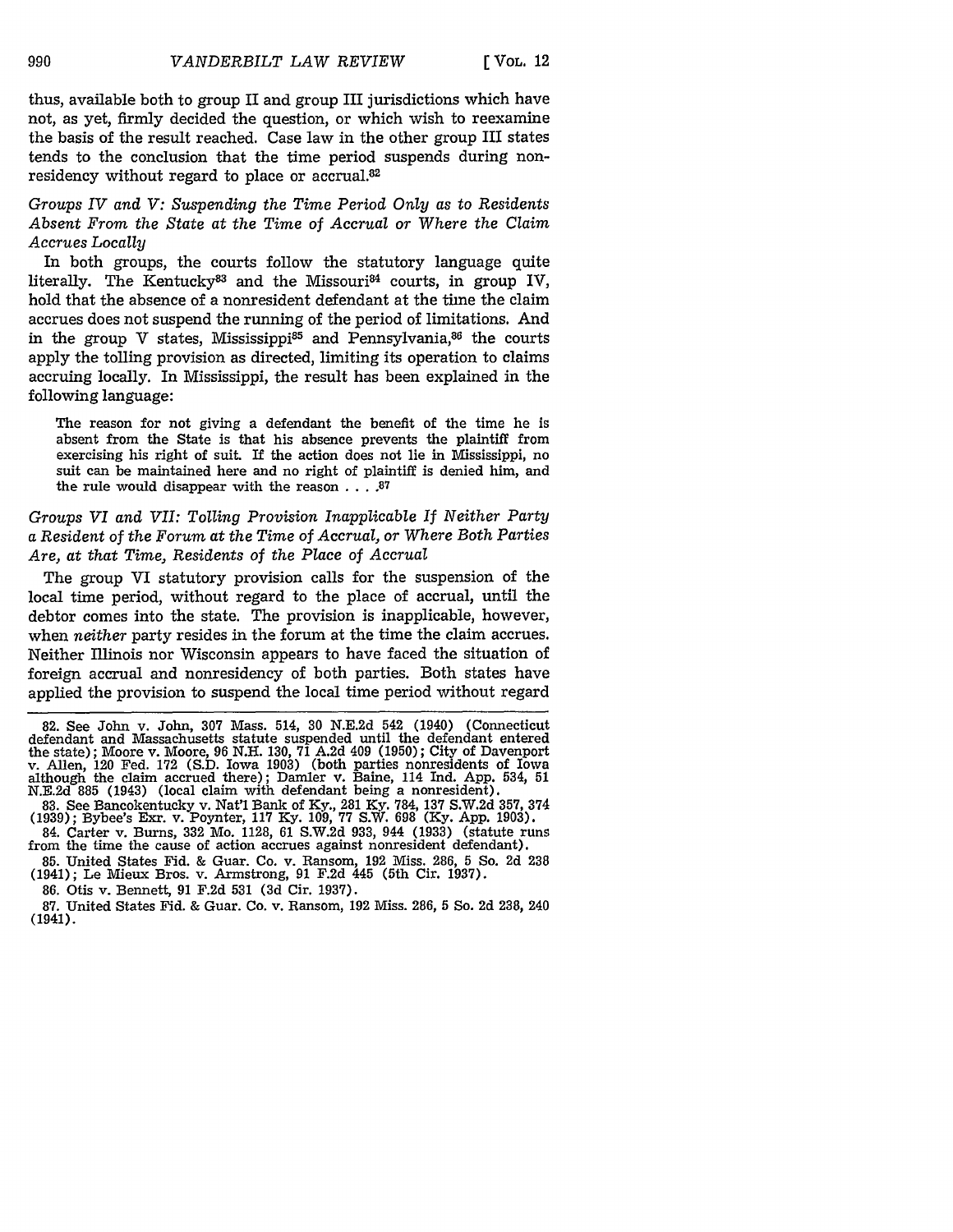to the place of accrual where the plaintiff was a resident of the forum at the time of accrual and the defendant was not.88

Vermont, standing alone in group VII, joins Mississippi and Pennsylvania, although indirectly, in recognizing a distinction based upon the foreign accrual of the claim. The local time period is suspended in Vermont until the party to be charged enters the state, but the provision is inoperative if the claim accrues elsewhere and both parties reside at the place of accrual.<sup>89</sup>

*Suspending the Time Period in Jurisdictions Without Borrowing* Statutes

The following states seem to be without statutory authority calling for the courts to vary the common law and to recognize the bar of a foreign statute of limitations:

| Connecticut   | (II)    | New Mexico     | (II)      |
|---------------|---------|----------------|-----------|
| Georgia       | (1)     | North Dakota   | (I)       |
| Maryland      | $(\Pi)$ | South Carolina | (I)       |
| Michigan      | (II)    | South Dakota   | (I)       |
| New Hampshire | (III)   | Vermont        | (VII)     |
| New Jersey    | (III)   | Wisconsin      | $(VI)$ 90 |

Of these 12 jurisdictions, 10 may be found in groups I, II and III. Georgia<sup>91</sup> and New Jersey<sup>92</sup> of the first three groups have adopted the minority view. Seven of the remaining 8 seem committed to the majority position.93 Only North Dakota remains uncommitted. Since the **7** majority states are without borrowing statutes, they will apply the local time period in all cases.<sup>94</sup> With the local statute being tolled until the defendant's entry into a jurisdiction, stale claims are currently being invited. *In re Goldsworthy's Estate,95* a 1941 New Mexico case, is perhaps a prime illustration of the "invitation to sue." A claim was filed against Goldsworthy's estate in September, 1939, to recover for services rendered in Missouri from 1917 to **1923.9** The defense asserted that the claims were barred by the statutes of limitation of both New Mexico and Missouri, the decedent having

**88.** See Janeway v. Burton, 201 Ill. **78,** 66 N.E. **337** (1903); Book v. Ewbank, **311** Ill. App. 312, 35 N.E.2d 961 (1941); National Bank v. Davis, 100 Wis. 240, **75** N.W. 1005 (1898). See also *In re* Gilbert's Estate, **167** Wis. 291, **167** N.W. 447 (1918). 89. See Wetmore v. Karrick, 95 Vt. 318, 115 Atl. 234 (1921).

90. The Wisconsin borrowing statute is so limited, being restricted to per- sonal injuries and nonresident plaintiffs, that the state is here classified as being without any borrowing legislation. WIS. STAT. § 330.205 (1957)<br>91. See note 25 supra.<br>92. See note 79 supra.<br>93. See notes 28, 75, 81 supra.<br>94. Ibid. See also note 3 supra.<br>95. 45 N.M. 406, 115 P.2d 627 (1941).

- 
- 
- 
- 
- 

94. Ibid. See also note 3 supra.<br>
95. 45 N.M. 406, 115 P.2d 627 (1941).<br>
96. The total claim was for \$905.60. Of this, \$59.60 involved claims accruing after 1923 and \$16 was for board for two weeks in 1923 and for two days 1930. Id. at 409, 410, **115** P.2d at 629.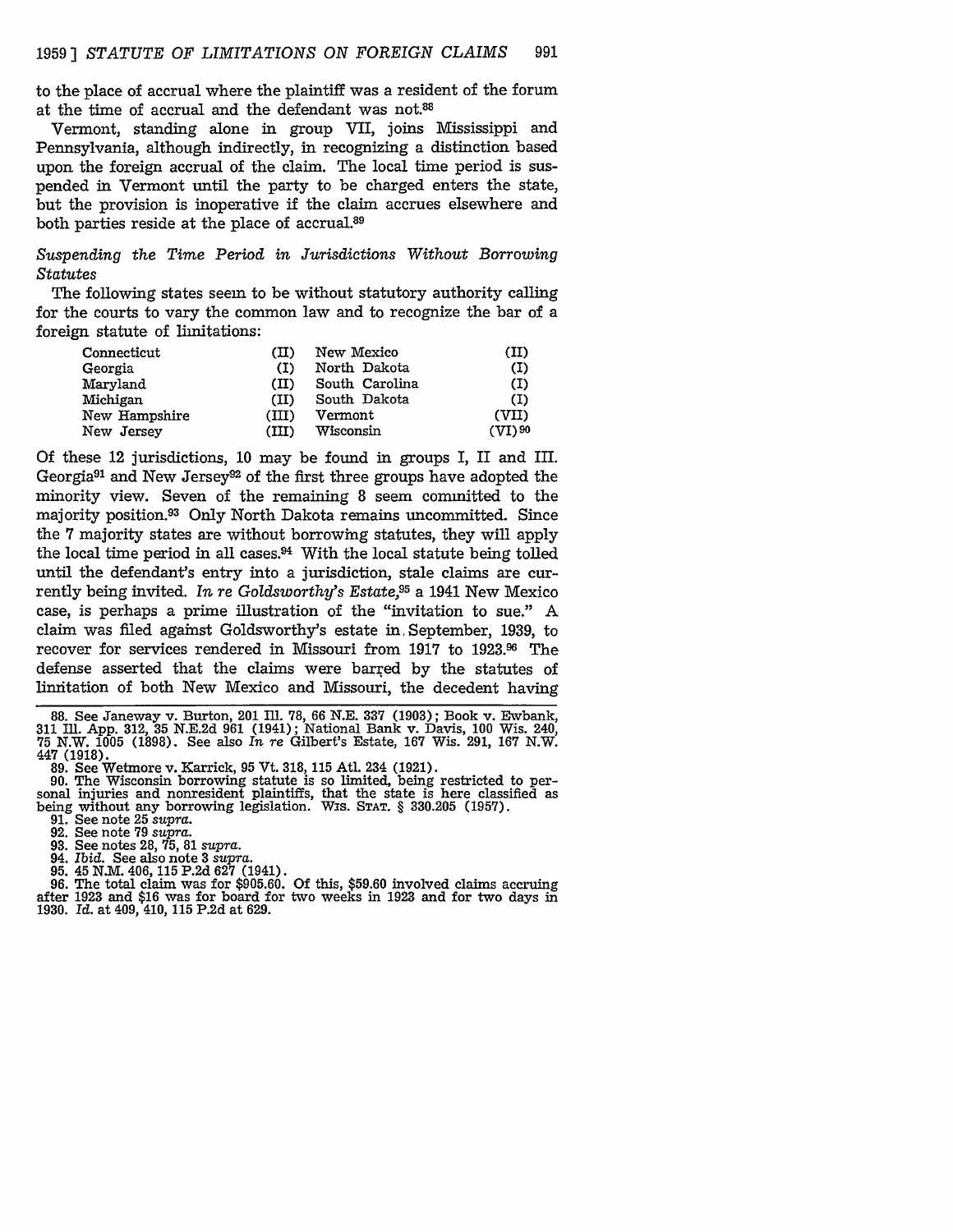remained a resident of Missouri until three months prior to her death when she moved to New Mexico. The trial court "reached the conclusion that as the indebtedness was not contracted in New Mexico and did not accrue [t]herein, that it is barred by our Statute of Limitations . . . .<sup>197</sup> In the absence of a borrowing statute, the bar of the Missouri statute was, of course, ignored. In reversing the trial court and in holding that the New Mexico time period was suspended until decendent's entry into the state three months before her death, the court said:

We see no cogent reason to strive to discover a contrary legislative intent. In the first place, the law favors right of action rather than the right of limitation .... Therefore, a statute which tolls the statute of limitations should be liberally construed in order to accomplish that purpose.

Secondly, since our courts are open to the assertion of causes of action accuring in other states, there is no apparent reason why the legislature should have intended to discriminate in the application of the statute tolling the statute of limitations. *In view* of the *principles* of comity *and the desirability for the uniformity of laws, we* should not discover *in a statute an intention to discriminate* as *to the place where the* cause *of action accrued, unless such intention is plain and unescapable.98* (Emphasis supplied.)

It would be difficult to find a case presenting more cogent reasons for discovering a contrary legislative intent. Comity and uniformity can hardly be deemed forwarded by the New Mexico decision. Comity would call for New Mexico's recognizing the bar of the Missouri statute. Uniformity in the sense of achieving a "uniform" result would also require a recognition of Missouri's bar. The result in the *Goldsworthy* case may still be repeated in the seven group I, II and III states following the majority view and having no borrowing legislation. Combining the majority view with the absence of borrowing legislation creates a situation in which claims may persist indefinitely. Only three of the states following the common law, Georgia, New Jersey and Vermont (to a limited extent) have ameliorated some of the mischief caused by the absence of borrowing acts by their limitation on the operation of their suspension provisions.

*Tolling Provisions and the Uniform Statute of Limitations on Foreign Claims Act*

As a limited borrowing statute, the *Uniform Statute of Limitations on Foreign Claims Act* ameliorates one of the major problem areas existing in the common law states. If a claim is barred where it accrued, it is barred everywhere. *In re Goldsworthy's Estate* could not

992

**<sup>97.</sup>** Id. at 408, **115 P.2d** at 628.

**<sup>98.</sup> Id.** at 412, **115 P.2d** at 631.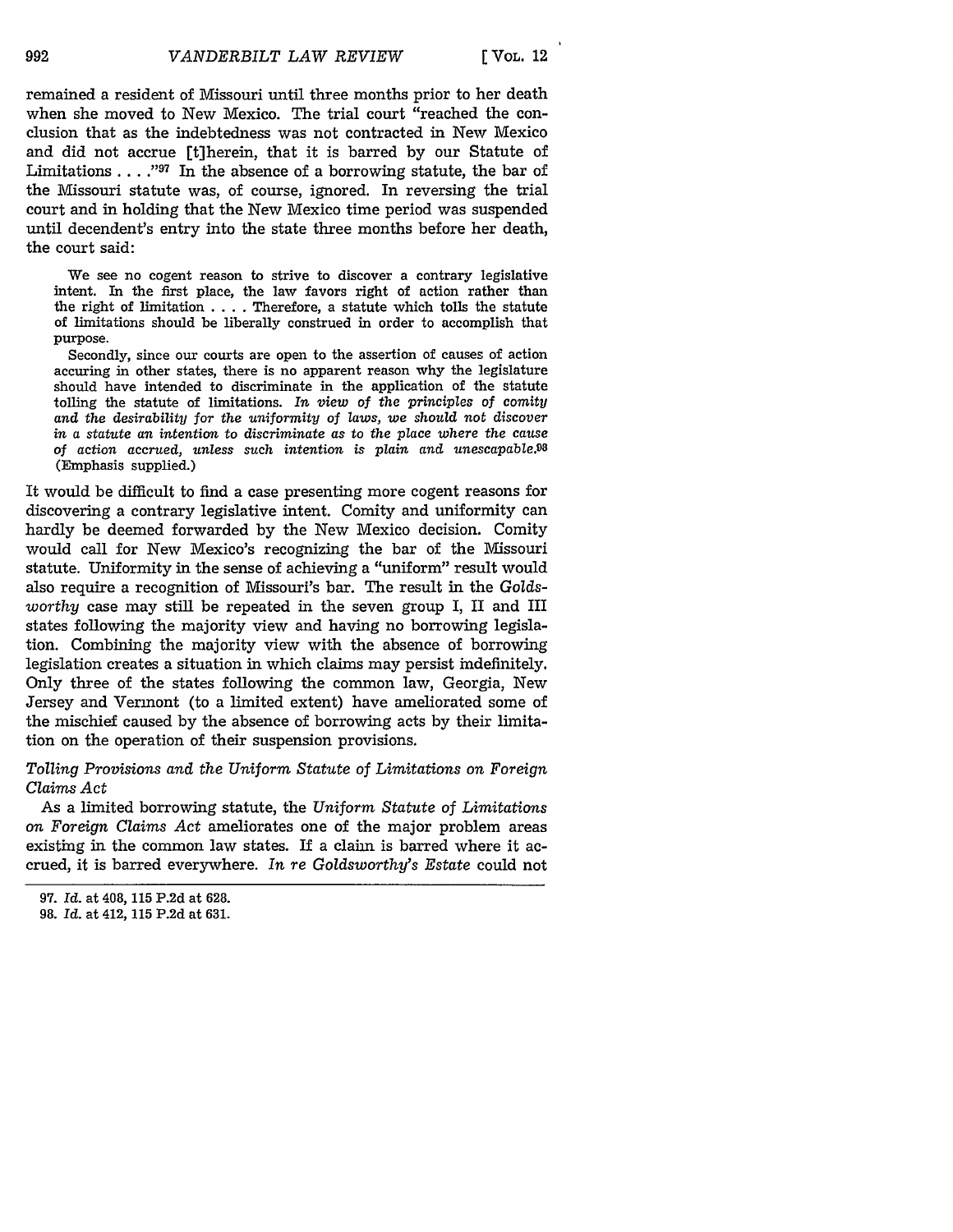arise under the proposed act. Whether or not the forum's tolling provision operates on claims accruing elsewhere or on nonresident defendants is not relevant where the claim cannot be asserted where it accrued. Variations of result occasioned by the differing suspension provisions become significant only where the claim is not barred by the period of limitations at the place of accrual. If for any reason the statute there is tolled, the varying tolling provisions operate to introduce uncertainties and anomalies and to prevent even-handed treatment of claims.

The act contemplates a "uniform" system or procedure whereby the shorter of the two applicable time periods are applied, that of the place of accrual or that of the forum. Even without the tolling problem, certain inconsistencies of treatment are apparent due to the application of varying local time periods.99 The different tolling provisions complicate the operation of the act by introducing the question of the time at which the local time period commences to run. Perhaps the following illustrative cases will serve to demonstrate how the different suspension provisions compound the problem: Assume that all states have adopted the *Uniform Statute of Limitations on Foreign Claims* Act, that all have a one year statute of limitations applicable to the claim in question, and that the claim is asserted thirty months after its accrual.

- State *A:* The place where the claim accrues.
- State *B:* Having tolling statutes in groups I, II and III and following the majority construction thereof.
- State *C:* Having tolling statutes in groups I, II and III and following the minority construction thereof.
- State *D:* Having a group IV tolling provision.
- State *E:* Having a group V tolling provision.
- State *F:* Having a group VI tolling provision.
- State *G:* Having a group VII tolling provision.
- State *H:* Having a group VIII tolling provision.
- State X: The place to which the defendant removes six months after the accrual of the claim and where he remains for two years before being served with process in another jurisdiction.

(1) Assume that the parties resided in State *A* at the time of accrual. Since the defendant left *A* prior to the running of its statute, the time period would have another six months to run after his return to *A* thirty months after accrual. By remaining in State X for two years and being amenable to process there for the entire period, the

**<sup>99.</sup>** See Vernon, *The Uniform Statute of Limitations on Foreign Claims Act: A* Discussion of *Section Two,* 4 **ST.** Louis U.L.J. 442 (1957).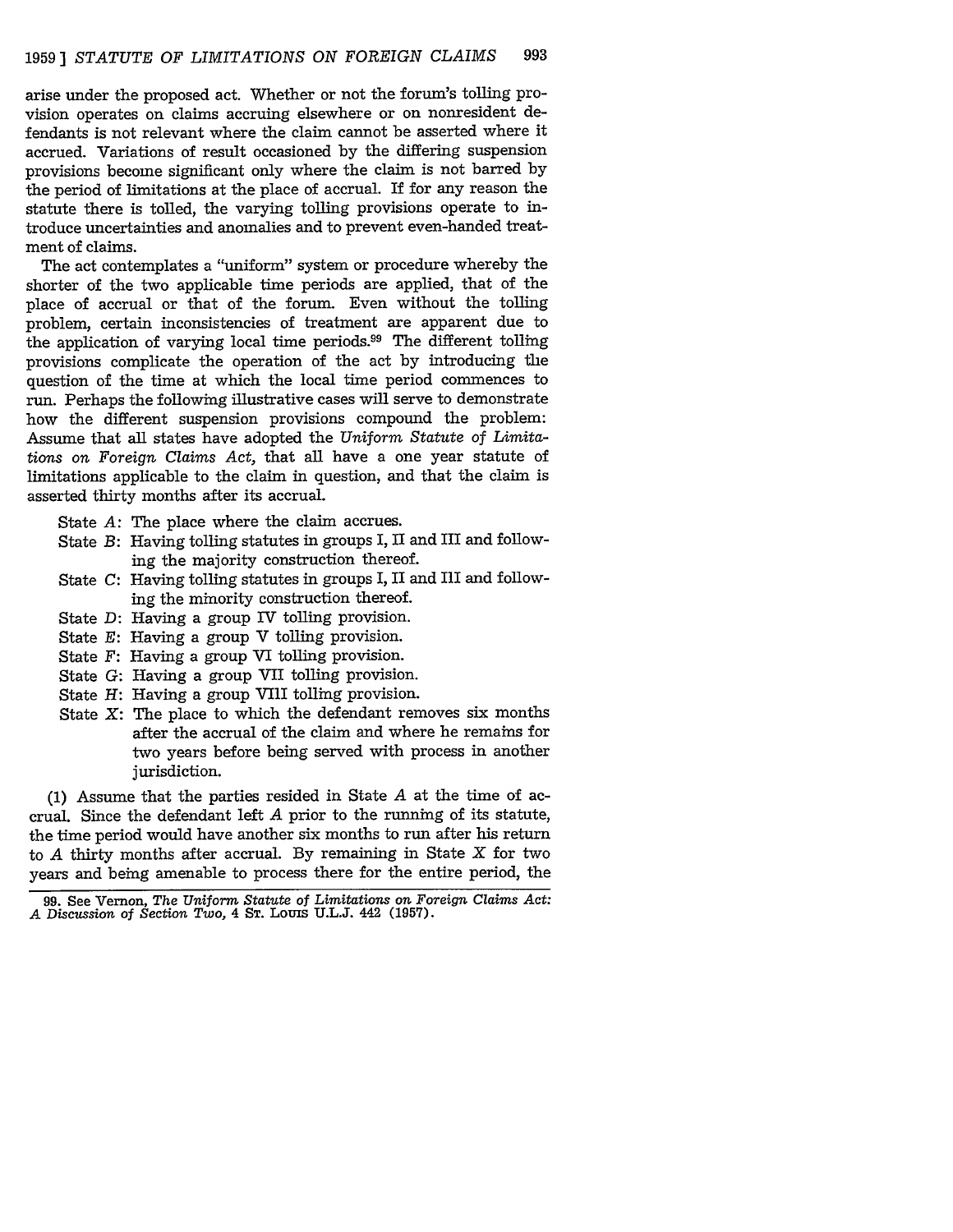one year period of limitations in  $X$  would operate to bar the claim. With proper service in State *B,* the claim would be heard, *B's* local period being suspended until the defendant's entry thirty months after accrual. Assuming that the defendant was amenable to process in the other jurisdictions, no action could be maintained in States *C, D, E, F,* G or *H,* the local statutory periods having commenced running immediately upon the accrual of the claim and continuing to run until the bars became effective.

(2) Assume that the defendant resides in State D at the time of accrual. The claim would be heard in States *A, B,* D and G and not in the other jurisdictions.

**(3)** Assume that the defendant resided in State F at the time of accrual. Suit may successfully be maintained only in States *A, B, F* and **G.**

(4) Assume that the claim accrued in State *E* and involved two residents of State *A,* the parties remaining in State *A* for several years and that State *A's* statute had run. Again assuming proper service, successful suit could be maintained only in States *B, E, F* and **G.**

Innumerable variations can be made on the same theme. To have a Uniform Act so completely devoid of uniform results raises a serious question as to the desirability of its adoption. Certainly in those jurisdictions presently without borrowing legislation, the act would be an improvement. Uniform legislation in the conflicts area, however, can and should accomplish something more than the establishment of a uniform procedure. It can and should establish a system designed to bring about reasonably consistent results without regard to the choice of forum.

## *A Uniform Tolling Section* to *be Added* to *the Uniform Statute of Limitations on Foreign Claims Act*

Complete uniformity of result could be accomplished by expanding the borrowing provision of the Uniform Act. Thus, section 2 could be changed to provide for the application of the period of limitations of the place of accrual in every case. With this modification, the local time period and suspension provisions would not affect the result. Perfect uniformity, although the abstract goal of a conflict of laws system, is of dubious validity in the area under discussion. Uniformity for its own sake is not desirable. By adopting the foreign limitations period in every case, it would seem that its tolling provision would also be applicable. Thus, if the running of the time period at the place of accrual is suspended, it would be everywhere suspended. Such suspension might well be permanent unless and until the debtor returns to the place of accrual. In the absence of an actual or a deliberate evasion of process, such a result would appear to defeat the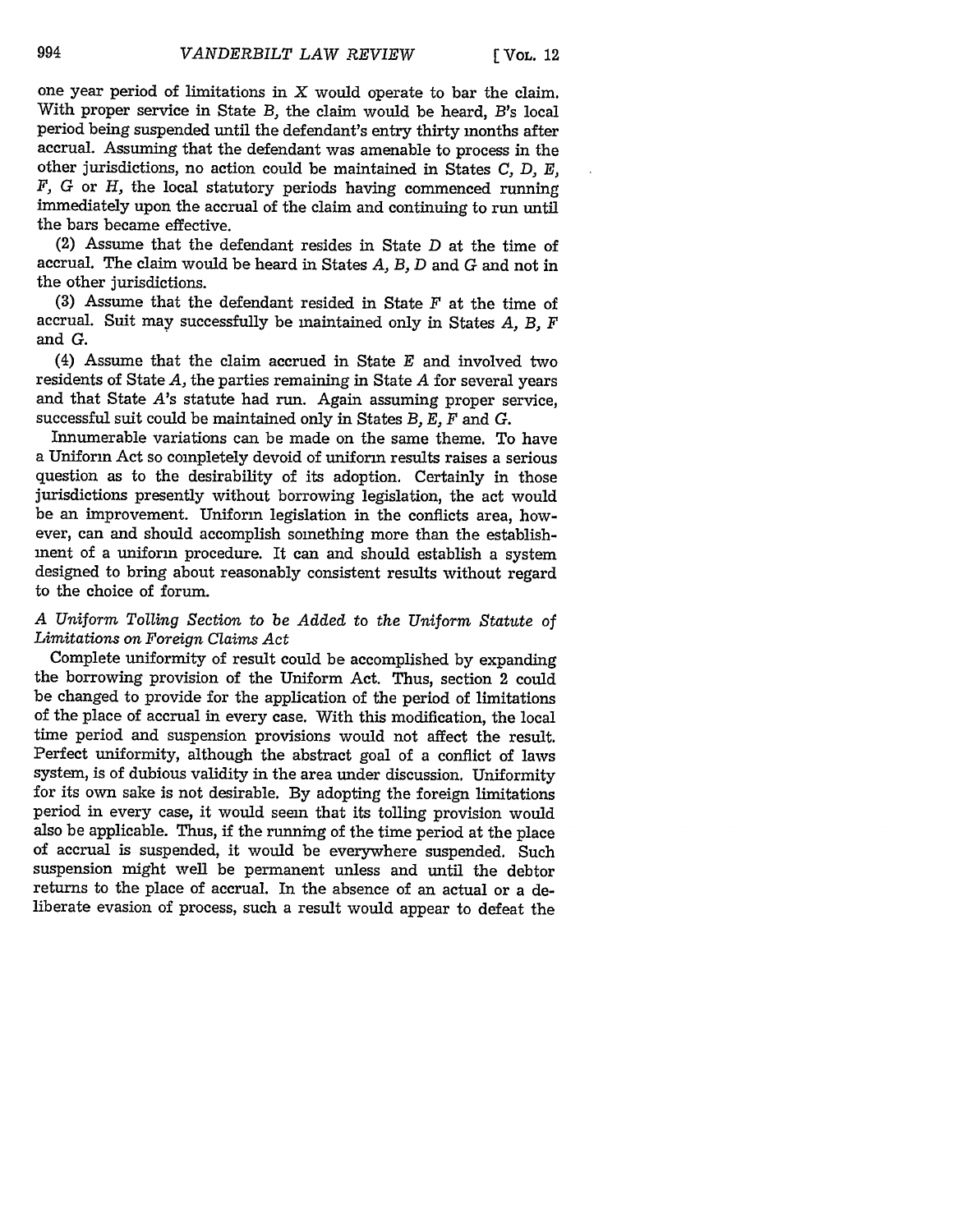general purposes of limitation of time periods. As has been suggested elsewhere,<sup>100</sup> prior to the commissioners' promulgation of the act, a proper approach may be to borrow only the base time period of the place of accrual. Thus, if the claim accrued in State *A,* having a one year statutory period, and if the defendant left *A* six months after accrual, the claim would be barred twelve months from the date of accrual in all jurisdictions except State *A.* No permanent national suspension would be possible and uniformity would be had in all jurisdictions except the place of accrual.

The commissioners rejected this suggestion. Assuming that the present limited borrowing provision in section 2 of the act is the best that can be achieved politically, the addition of a uniform tolling section to the act would correct one of its major deficiencies. One possibility would be to insert the Mississippi-Pennsylvania (group V) type of provision. It could read as follows, being added to section 2 of the act:

Section 2. [Periods of Limitation on Foreign Claims.] The period of limitation applicable to a claim accruing outside of this state shall be either that prescribed by the law of the place where the claim accrued or by the law of this state, whichever first bars the claim, *provided that the period of limitations of this state shall commence running as soon as the claim accrues and that its operation shall not be suspended by reason of the defendant's absence from this state.*

Or, in the negative, the following could be added to section 2: "The period of limitations of this state shall not be suspended or tolled as to claims accruing outside of this state."

In essence, such an addition would limit the application of tolling provisions to claims accruing locally. It has the advantage of simplicity and of establishing certain cut off dates in every jurisdiction except for the place of accrual. Variations of local statutory period would still result in different results being reached, but the variations introduced by local suspension provisions would be obliterated. Since the Uniform Act is based on a choice between the law of the place of accrual and the law of the forum, the group V solution suggested would appear to be more consistent with the overall pattern of the act than would be any solution based on residency of the parties.

As mentioned above, perhaps the ideal tolling provision would be one based on a natural forum concept. Two elements seem to militate against any attempt to incorporate such a provision in the Uniform Act. First, such a provision would necessarily be couched in general terms and the uncertainties thus introduced may well outweigh the advantages. Second, the Mississippi-Pennsylvania concept, being con-

<sup>100.</sup> Vernon, *Report* on *the First Tentative Draft of the Uniform Statute of. Limitations* on *Foreign Claims Act,* 3 **WAYNE** L. REV. 187, 202-04 (1957).